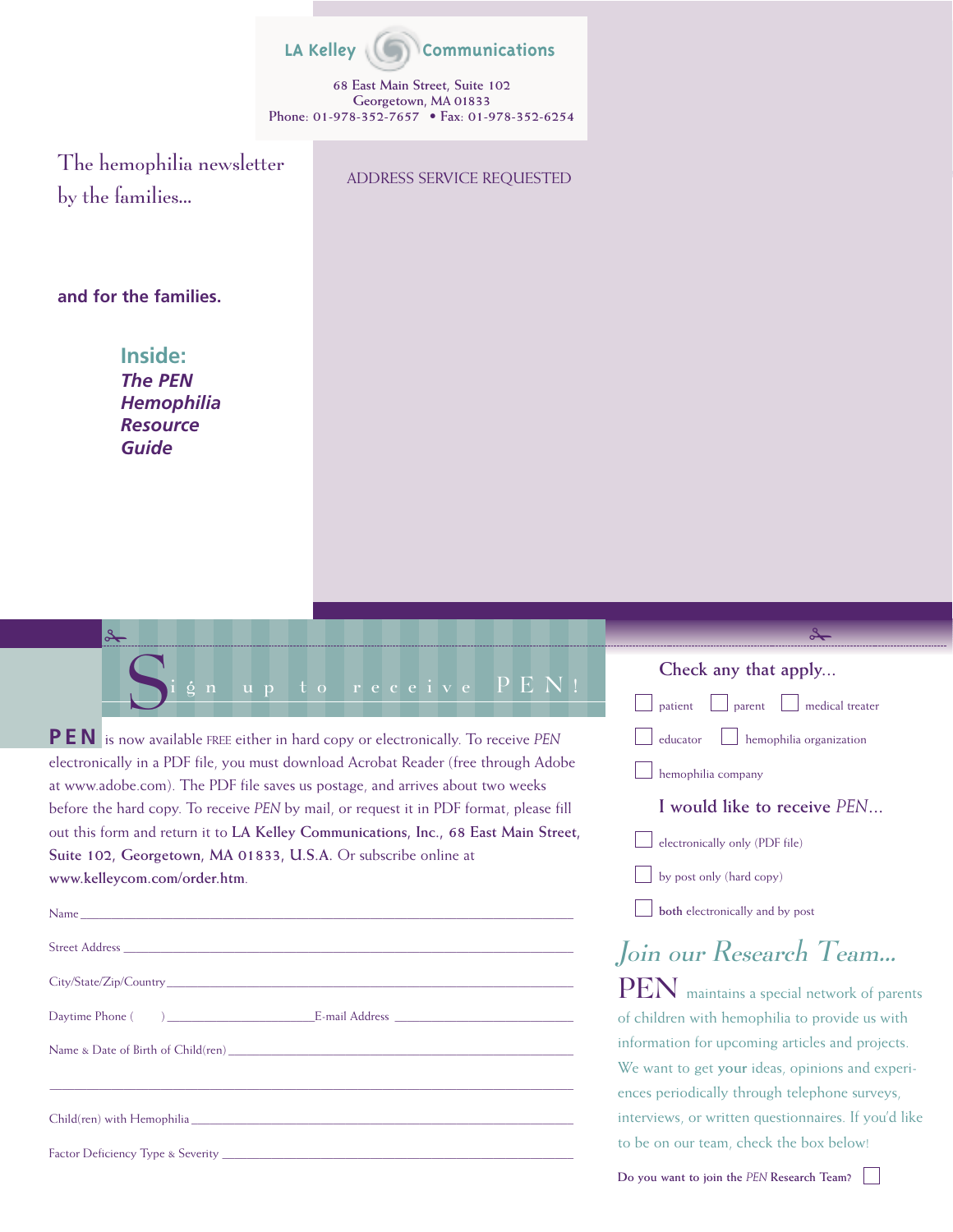

*Volume 12 Issue 2*

# Resource Guide **The PEN Hemophilia**

**Francis Bacon wrote, "knowledge is power."** This axiom is especially true for those living with chronic bleeding disorders like hemophilia. You may be coping with the fear, anger, shock or guilt of hearing that your child has been diagnosed with a rare bleeding disorder. You may be dealing with an emergency room physician who wants to order blood tests for your already diagnosed child "to check his bleeding time." In situations like these, knowledge is a powerful tool. Knowledge reduces fear and stress, and empowers you to be your child's best advocate. In this issue of *PEN* we have gathered resources that will enrich your knowledge of bleeding disorders and arm you to be your child's best advocate—and your own!

*continued on page 4*



**Note:** Please use your consumer savvy when contacting corporations directly. Some of the publications listed here are published by the marketing departments of companies who seek your business. We have purposely omitted e-mails to avoid consumer/corporate one-to-one communication in which a company can get your personal information without your direct consent. We provide phone numbers, addresses and web addresses, which allow more discreet contact. Your personal information is valuable to all companies, and should be released only with your consent.

U.S. patients and families who want more information beyond what is represented here should call the National Hemophilia Foundation at (800) 42-HANDI.

| In this issue: | The PEN Hemophilia Resource Guide            | cover story |
|----------------|----------------------------------------------|-------------|
|                | <b>The Value of Reading a Good Biography</b> |             |
|                | ■ Scholarships for People With Hemophilia    | 6           |
|                | Parent-To-Parent                             | 16          |
|                | $\blacksquare$ Meet the Staff                | 18          |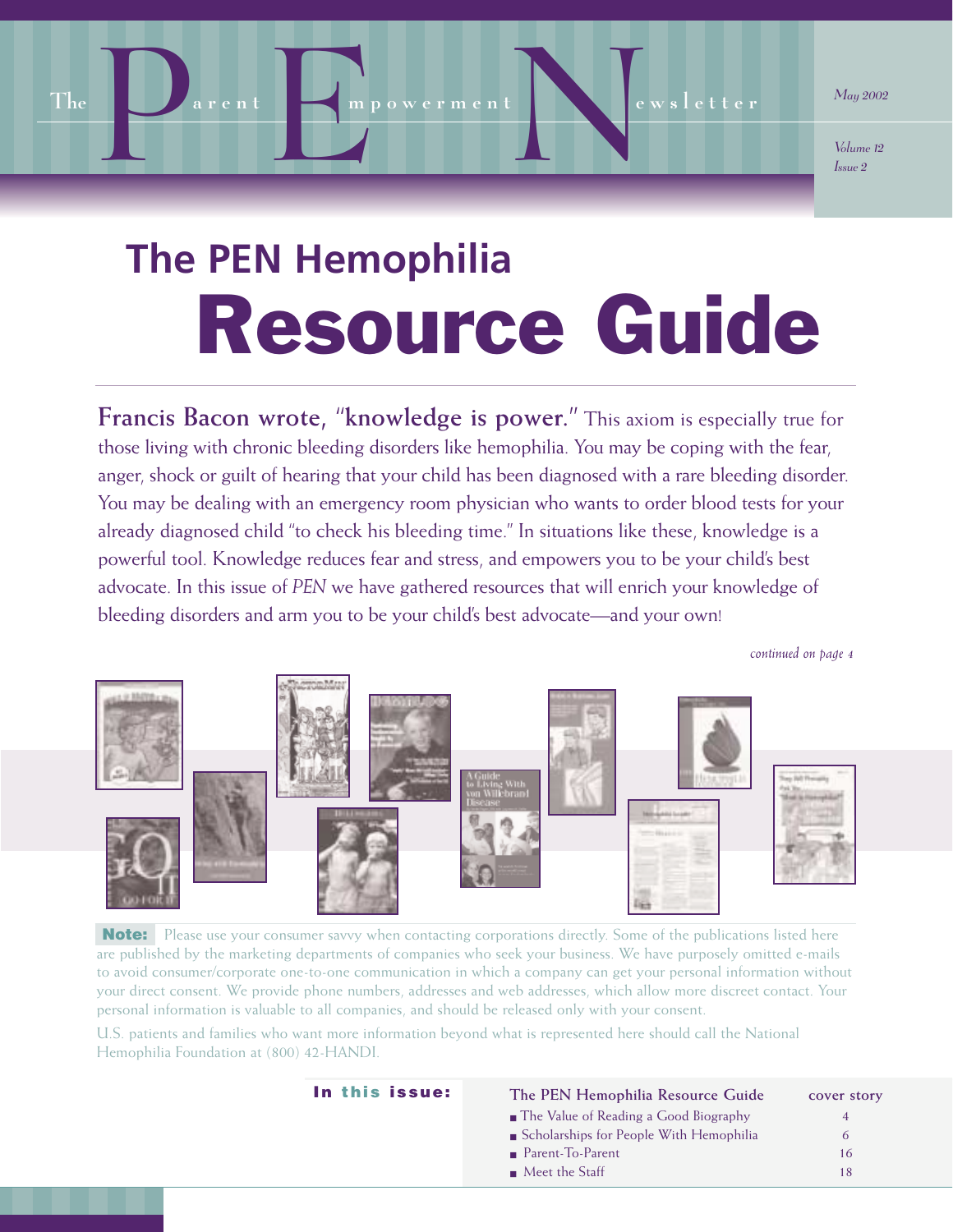## From the Editor

**"Knowledge is power"** is a frequently used expression that encourages people to read, inform themselves, and improve their lives. I'd like to take it one step further: *Applied* knowledge is power. The world is full of well-educated people, but it is also the less educated who redirect their lives and make suprising changes. Why? They have combined knowledge with



*action*; they have created the kind of power that causes deep change in their personal lives, that gives them the strength to change their destinies.

I don't mean to sound like an infomercial, but I've seen some parents and patients who lament their lot in life, or who still don't know how to make decisions about treatment and child-rearing—simply because they fail to take action. They want a book, but they don't call. They get a free book, but they don't read it. They read it, but they don't apply the suggestions in it.

In this issue of *PEN*, we give you lots of ways to educate yourself and take action. Here are the best resources in our community, with contact information, most free of charge. You'll find resources addressing every method of learning: audio, video, CD ROM, books, storybooks, comic books, and interactive books. And more publications keep coming.

But all these resources won't help if they sit on shelves or in warehouses! What are you waiting for? Hemophilia organizations and chapters: Order in bulk for family gatherings, camps and annual meetings. Hematologists and nurses: Order copies for your waiting rooms, and urge your patients to sign up to receive regular publications. Parents and patients: Call the listed numbers today, and sign up for your free copies. Read everything you can, and apply what you learn. Only then will you know that knowledge is really power!



*AVANCES* and our readers benefit so much from the information in *PEN*. Kevin Kelley's articles on gene therapy [*PEN*, Feb. 2002] were so thorough that there was no point in attempting to "reinvent" the information. We just reprinted the articles. Thank you again for your collaboration.

### *Eunice Hereditia, Editor, Avances*

Mr. Kelley's article, "Risk-Benefit Considerations Far Different in the Developing World" [*PEN*, Feb. 2002], makes me wonder whether it is a good idea to have the big pharmaceutical companies controlling the most promising gene therapy research and technology. I suspect these companies have a vested interest in going as slowly as possible [in order to recoup their investments in research and manufacturing facilities for factor products], and may have a conflict of interest that could be challenged in the international court. Allowing limited use of intramuscular AAV for factor IX in the Third World would go a long way to allaying my suspicions.

*D.O. Lewis, Missouri Farm, Toledo, Belize, Central America*

Thank you for sending me *Factor Fun*! It is another great help to our children. *Maria de Lourdes Fonseca, Vice-President, Associação Portuguesa Dos Hemofílicos*

Your very valuable magazines and information are excellent for us. I congratulate you on your superior publications and the work you do. *Germán Osorio R., Chile*



The  $\sum_{\text{arcsat}} \sum_{\text{provement}}$ 

68 East Main Street, Suite 102 Georgetown, Massachusetts 01833 United States of America Tel: 978-352-7657 • 800-249-7977 Fax: 978-352-6254 info@kelleycom.com • www.kelleycom.com

> Editor-in-Chief: Laureen A. Kelley Managing Editor: Paul Clement Copy Editor: Sara P. Evangelos Layout Designer: Tracy Brody General Manager: Pam Thayer

*PEN* is a newsletter for families affected by hemophilia that is edited and produced by a parent of a child with hemophilia. It is an unbiased forum that promotes an active exchange of information and support among divergent groups in the national and international hemophilia community.

*PEN* **does not** promote individual products or companies, and will use brand product names and company names pertaining only to news and education.

All names, addresses, phone numbers and letters are confidential and are seen only by the *PEN* editorial staff. *PEN* publishes information only with written consent. **Full names will be used unless otherwise specified.** *PEN* is privately sponsored; the sponsor has no rights to production, content or distribution, and no access to files. The views expressed by various contributors to *PEN* do not necessarily reflect those of the editor. *PEN* is in no way a substitute for medical care. Parents who question a particular symptom or treatment should contact a qualified medical specialist.

Articles may be reprinted from *PEN* without permission with proper citation only. *Citation must include LA Kelley Communications, Inc. company name and address*.

*FUNDING PROVIDED BY GENEROUS GRANTS FROM OUR CORPORATE SPONSORS (SEE PAGE 19)*

### Are you interested in submitting articles to PEN?

*PEN* is looking for medical professionals, advocates and consumers with good writing skills to submit articles. *PEN* pays \$500 for original feature articles, and \$50 for As I See It. For submission guidelines, contact Paul Clement at peclem@earthlink.net. *PEN* will work with authors on editing and content but cannot guarantee that submissions will be printed. *continued on page 19* Overseas authors welcome!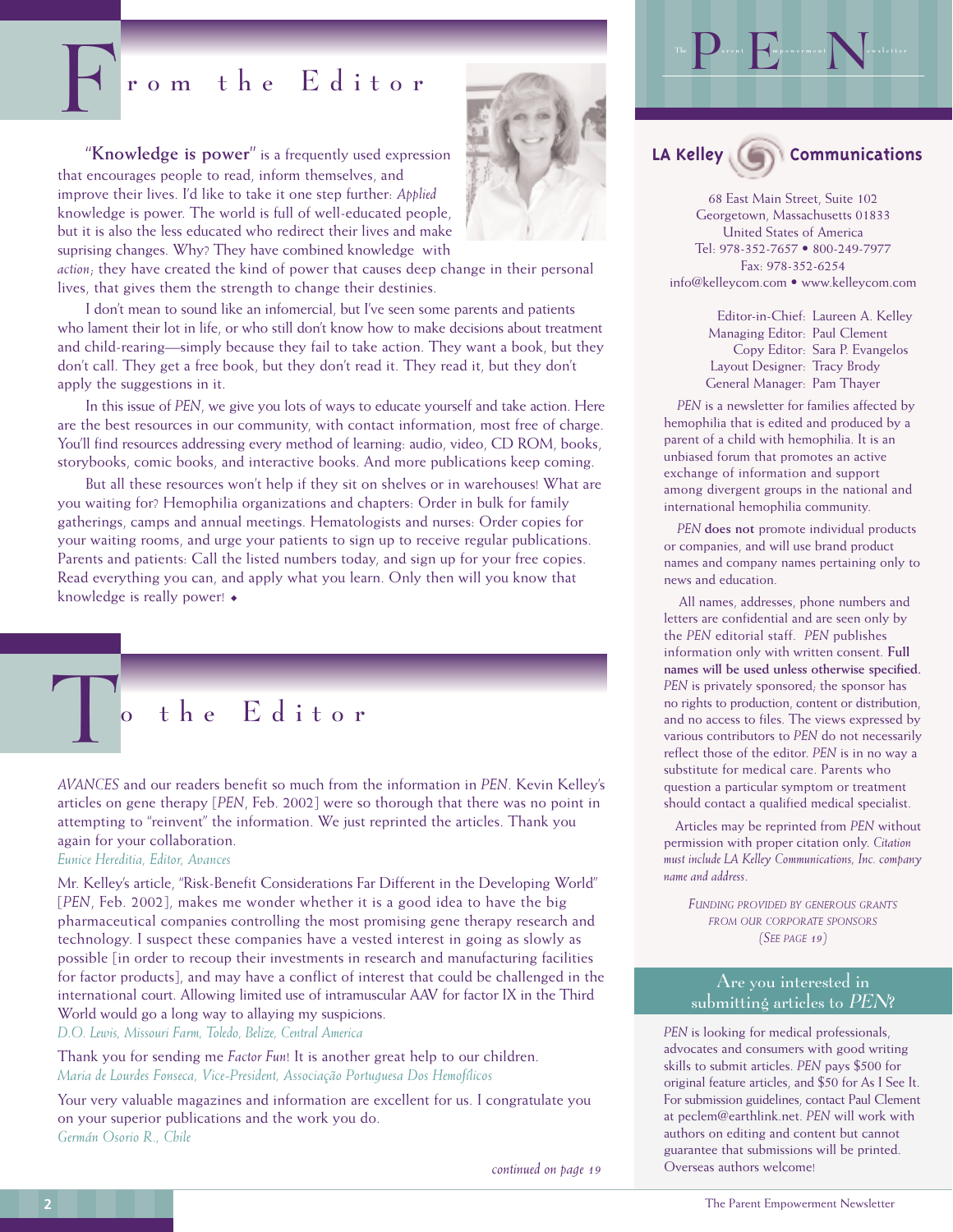### To the Editor

*continued from page 2*

I did a quick review of *PEN* online. When I got to the story about the adoption of Michael Paul ["Adopting a Child with Hemophilia," *PEN*, Feb. 2002], I stopped to read it. What a beautiful story—the tears are flowing. Thanks for bringing it to us, and for helping facilitate this child's adoption. *Renée Paper R.N., CCRN, Executive Director, Hemophilia Foundation of Nevada*

I have never forgotten the heart-touching *PEN* article about Miraslav and his need for medical treatment ["Adopting a Child With Hemophilia," *PEN*, May 1997]. We are the parents of a ten-year old son with severe type A hemophilia, and know the importance of medical treatment and pain management.

I have often thought about Miraslav, and wondered how many other children have little hope of being adopted because of special medical needs, and the costs involved in raising a child with hemophilia. I was once again captivated by the recent article about adoption [*PEN*, Feb. 2002]. This time I decided to do something about it.

### Parent-to-Parent

### *continued from page 16*

potentially difficult birth. Every mother, pregnancy, delivery and newborn are so different, and offer so many potential variables that it's impossible to impose "absolutes." My son Sam was born vaginally, took 36 hours of difficult labor, and didn't suffer a bit. When we had him circumcised we found out he had hemophilia. He was delivered in a small rural hospital where no one would have known much about delivering a child with a bleeding disorder, but we had a good pediatrician, so Sam was diagnosed with no complications.

We knew our second son, Nat, was a boy. We operated on the assumption that he had hemophilia, and delivered via C-section after 18 hours of fairly normal labor that failed to progress. Nat was delivered by a perinatologist, an obstetrician specializing in high-risk pregnancies. We tested the cord blood, which showed that Nat had hemophilia, but everything seemed fine. Later, however, Nat developed a serious subgaleal hematoma (under

My husband and I have three children. We are curious about adopting a child with hemophilia, and want to gather some information. Are there children in the U.S. in need of adoption? Are there international children in need of adoption? What are the immigration laws governing international adoption? What costs are associated with adopting a child with hemophilia? How does one begin the process?

Accurate information is necessary to make good decisions. I would be grateful for any information as we contemplate whether this would be a good choice for our family. *Nancy Petron, Georgia*

**Editor's note:** The staff of Kelley Communications has contacted Nancy and provided her with some preliminary information. We would like to help other families interested in adopting children with hemophilia. Contact us at info@kelleycom.com.

the skin between skin and skull, rather than intracranial). We infused Nat for the first time at 18 hours old, with Sam's factor. Looking back, I don't think we could have done anything differently, as I would not have infused him immediately following birth.

When I delivered my second child, we had an experienced obstetrician and delivered in a much larger hospital, with the guidance of our HTC—and we still faced trouble. That proved to us that each experience is unique. Research puts the risk of intracranial hemorrhage between 1 and 5%, which is very low. If a parent or physician is worried about ICH, I assume the physician would insist on amniocentesis and a C-section. I can't imagine a physician putting a child at risk (and risking a lawsuit) if medicine is available and not used, but I would be surprised to hear that a physician would infuse factor before knowing that a child had hemophilia.

### PEN gratefully acknowledges our corporate sponsors...



888-GENTIVA 888-436-8482 www.gentiva.com



**Biological Products** 

800-288-8370 www.bayer.com





800-423-2862 www.hemophiliagalaxy.com *Baxter's website for hemophilia families*



### **GENETICS INSTITUTE HEMOPHILIA GROUP PROVIDING RECOMBINANT PEACE OF MIND**

617-876-1170 product inquiries: 888-999-2349 www.hemophiliavillage.com e-mail: info@genetics.com

At home with your care, at home in your community  $\mathbb{R}$ 

800-323-6832 www.nufactor.com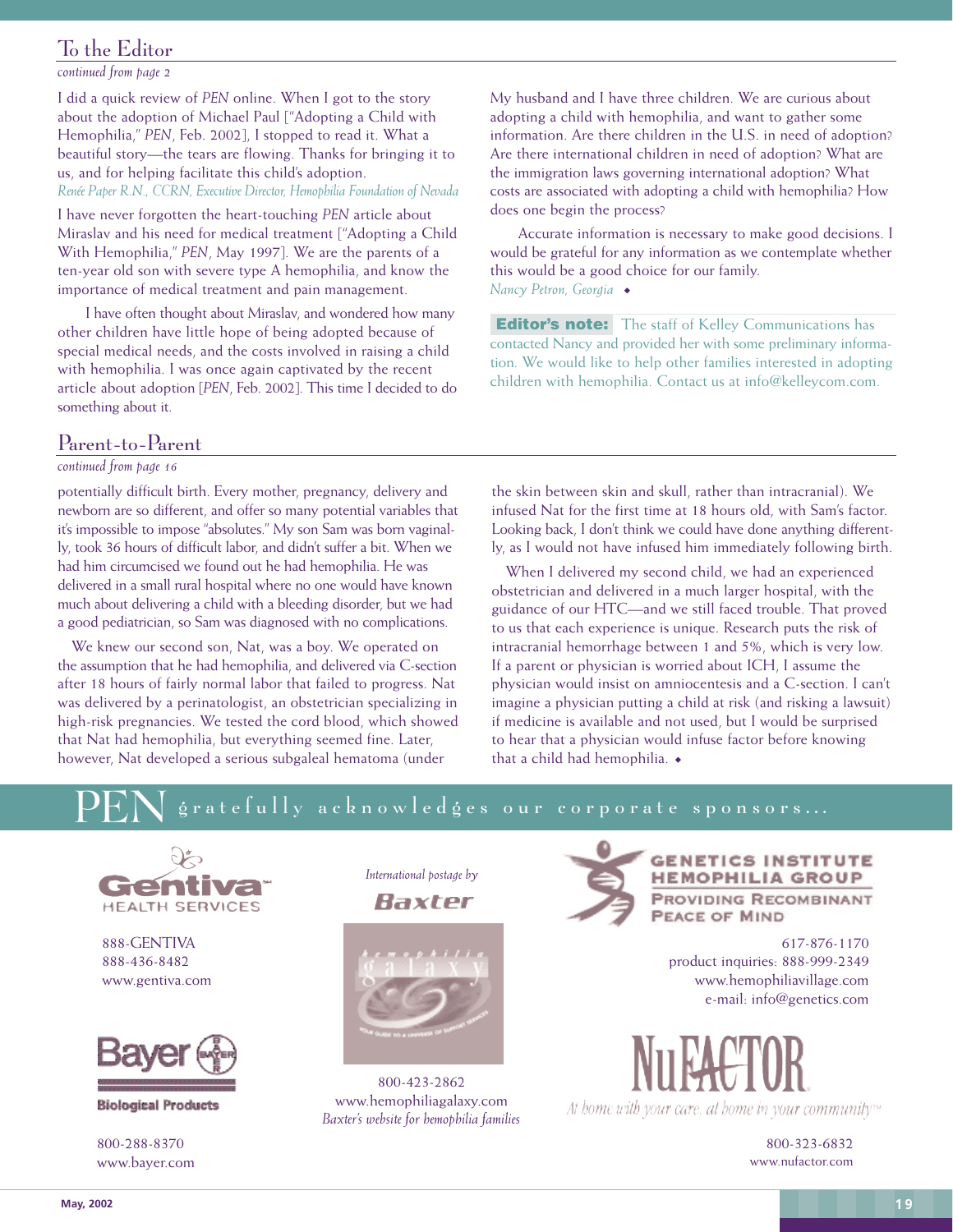

**LA Kelley Communications** has recently undergone some exciting changes. We've incorporated, moved to new offices in Georgetown, and hired three new employees. And we've developed dynamic programs, based on what our readers, friends and colleagues request. Why the big changes? Primarily, our incorporation reflects the need to become a legal entity, due to the large amounts of factor we donate each year to the developing world. Last year, we shipped **4.5 million units** of donated factor to impoverished and suffering patients in 17 countries. To continue this high level of humanitarian aid, we have hired more staff, implemented new policies, and legally incorporated. It's been a challenging task, and we appreciate the patience shown by many of you as we settle in. We hope to provide an even higher level of service, both to American families and companies, and to those in dire need overseas.

Please contact us and continue to share your feedback and concerns. We invite you to meet our newest members—please come visit us when you are in the Boston area!



### **Vice President**

**Roann Karns** grew up in central New Jersey, and earned a bachelor's degree in International Studies from The American University in Washington, D.C. Roann focused on event management and marketing while working for Brown Brothers Harriman, America's oldest private bank, and Inc. Magazine. At LA Kelley Communications, Roann applies her organizational skills to marketing; managing publications, information systems and office operations; overseeing the Eric Dostie Memorial Scholarship; and supervising the many activities and programs of L.I.G.H.T. She works closely with Laurie Kelley to grow and develop new and existing programs for the company.

Roann lives in Newburyport, Massachusetts with her husband Pete, a Senior Product Manager for an e-business software company, and their daughter Abby. Contact Roann at Roann@kelleycom.com.



### **General Manager and Director, Project SHARE**

**Pam Thayer** grew up in Hampton, New Hampshire, and received her bachelor's degree in political science from the University of New Hampshire. She also studied Spanish, French and German while at UNH. After college, she worked for six years as an international sales coordinator. As Director of Project SHARE, Pam collects donated factor concentrate, medicine, medical supplies, and non-medical goods such as toys and clothing for the hemophilia community in the developing world. She is also responsible for accounting at LA Kelley Communications.

Pam enjoys reading, and Mexican dining. She is an avid movie aficionado. She lives in Newburyport, Massachusetts with her fiancé, Jerry. Contact Pam at Pam@kelleycom.com.



### **Executive Assistant**

**Karen Guadioso** grew up in Peabody, Massachusetts. Before joining LA Kelley Communications, Karen worked as Administrative Assistant for a scientific staffing firm. Karen uses her skills to maintain correspondence with our clients, patients, and publication and newsletter sponsors. She also updates our extensive mailing list, fulfills publication requests, and manages all travel and delivery arrangements. Karen is proud of being part of a team that helps benefit patients around the world in need of medical, educational and emotional support.

Karen lives Peabody, where she enjoys reading, writing and spending time with her fiancé, John, and his daughter, Hannah. Contact Karen at Karen@kelleycom.com.

### The PEN Hemophilia Resource Guide

*continued from page 14*

### *Home Infusion Kits*

Information and supplies parents need to begin infusing their children at home; step-by-step infusion guide, a puppet, and coupons.

### *Self-Infusion Kit*

Detailed, step-by-step guide providing photos and materials to make self-infusion easier for children.

### *The Zack Pack*

Specially designed for new parents. Includes video featuring families of children with hemophilia, information booklet, letters to school and employers.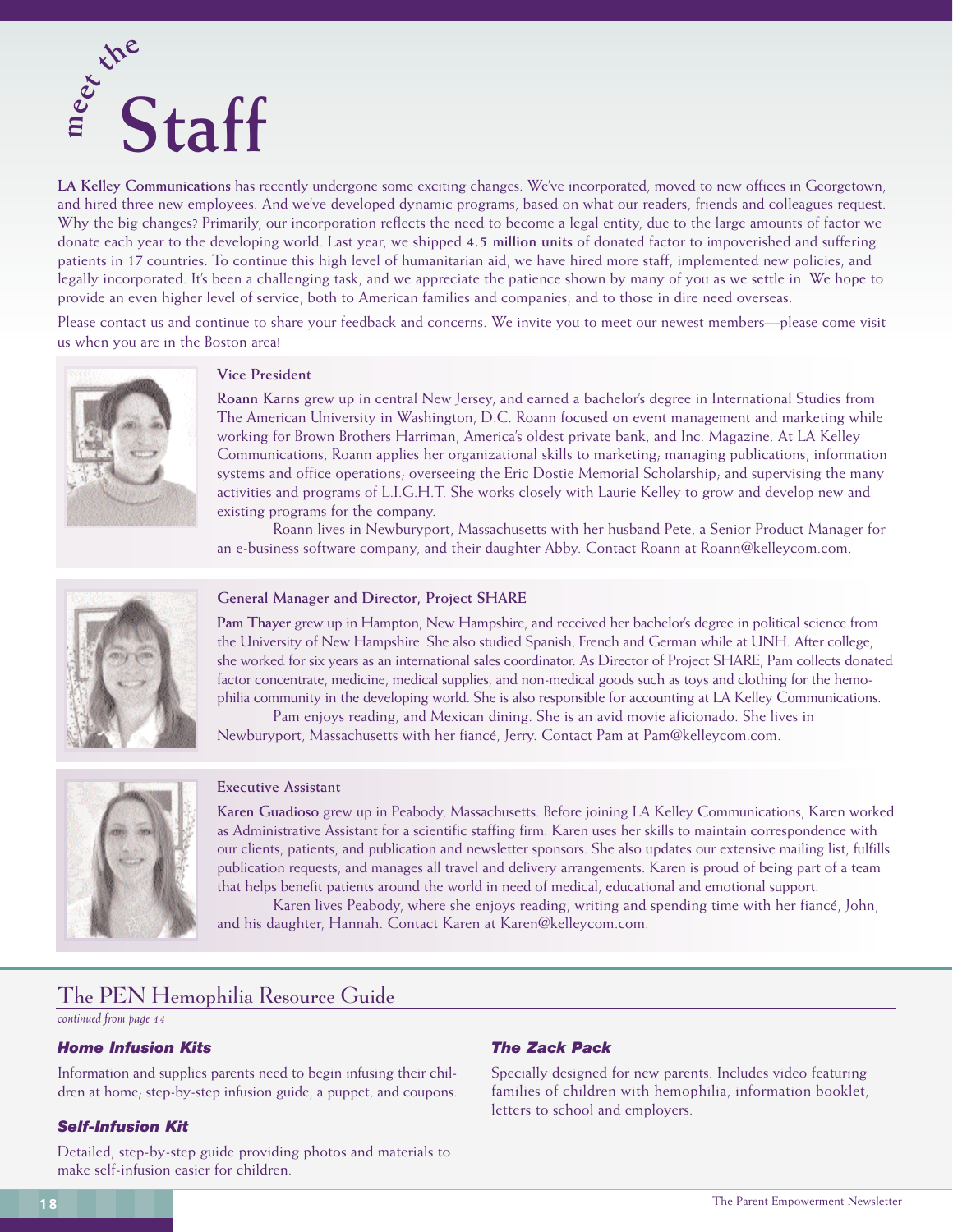## As I See It

# **The Value of Reading a Good Biography**



by Richard J. Atwood

# *Reading* **Reading is one of the most pleasurable**

**pastimes imaginable.** Reading stimulates your mind, expands your knowledge, and engages your imagination. Reading allows you to share your thoughts and ideas with others through discussion. Reading can also be a form of therapy, especially if you have hemophilia or know someone who does.

As therapy, reading the life histories of those with hemophilia is extremely rewarding; it's another way to learn about hemophilia. Even if we cannot have face-to-face contact with someone more experienced, we can read a biography as a way to learn.

Hemophilia biographies are a fairly recent, but steadily growing, phenomenon. What began with a single biography published in the 1970s grew to four publications in the 1980s, and nine in the 1990s. Story forms include biography, autobiography, poetry, plays, prose—something for everyone! These publications are of good quality; both a play, *The Yellow Boat* (1993), and a book of poems, *The Hemophiliac's Motorcycle* (1993), won national awards. Two biographies were made into movies: *Go Toward the Light* (1992) and *The Ryan White Story* (1988). Most hemophilia biographies are available and affordable in softcover, and many are easily obtained through used editions, libraries, or borrowing.

Hemophilia biographies tell the stories of children and adults. We may even know these people personally, since ours is a small community. From the early 1900s to the present; in America, England, Canada, and Australia; from novice writers and family members to professional writers—these biographies document the time periods of hemophilia, the players, and the places.

Hemophilia biographies are enjoyable, well organized and clearly presented. Most authors include photographs. While some are written as a form of therapy for the biographer, to release the intense emotions of enduring hemophilia or losing a loved one, they can also elicit a strong emotional reaction in you, the reader: the stories can be heart-wrenching. You may read these biographies to gain motivation for political or social action. Or you may read them simply to appreciate the sometimes tragic histories of those who lived with hemophilia, or the enduring spirits of those who suffered and survived.

I hope that this list can be expanded in the future, with additional hemophilia biographies to benefit everyone: those now living with hemophilia, those in need of support, and those yet to be born.

### **Biographies by Parents**

### *Journey*. Robert Massie and Suzanne Massie. 1975. New York, Alfred A. Knopf. 417 pp.

This extremely well written and engaging story covers the impact hemophilia had on a young family in the 1950s and '60s. The diagnosis spurred both parents to become renowned writers, and act to improve care for all patients. This is the biography to which others are compared, especially for its presentation of the historical background of treatment.

### *Mark*. Jay Hoyle. 1988. South Bend, Langford Books. 280 pp.

The story of a Swansea, Massachusetts family's struggle to keep their young son Mark in school and embraced as an AIDS victim in their hometown.

*Go Toward the Light*. Chris Oyler with Laurie Beckland and Beth Polson. 1988. New York, Harper & Row Publishers. 246 pp.

The touching story of a mother's difficulty dealing with her hemophilic son's impending death from AIDS. This biography was made into a movie in 1992.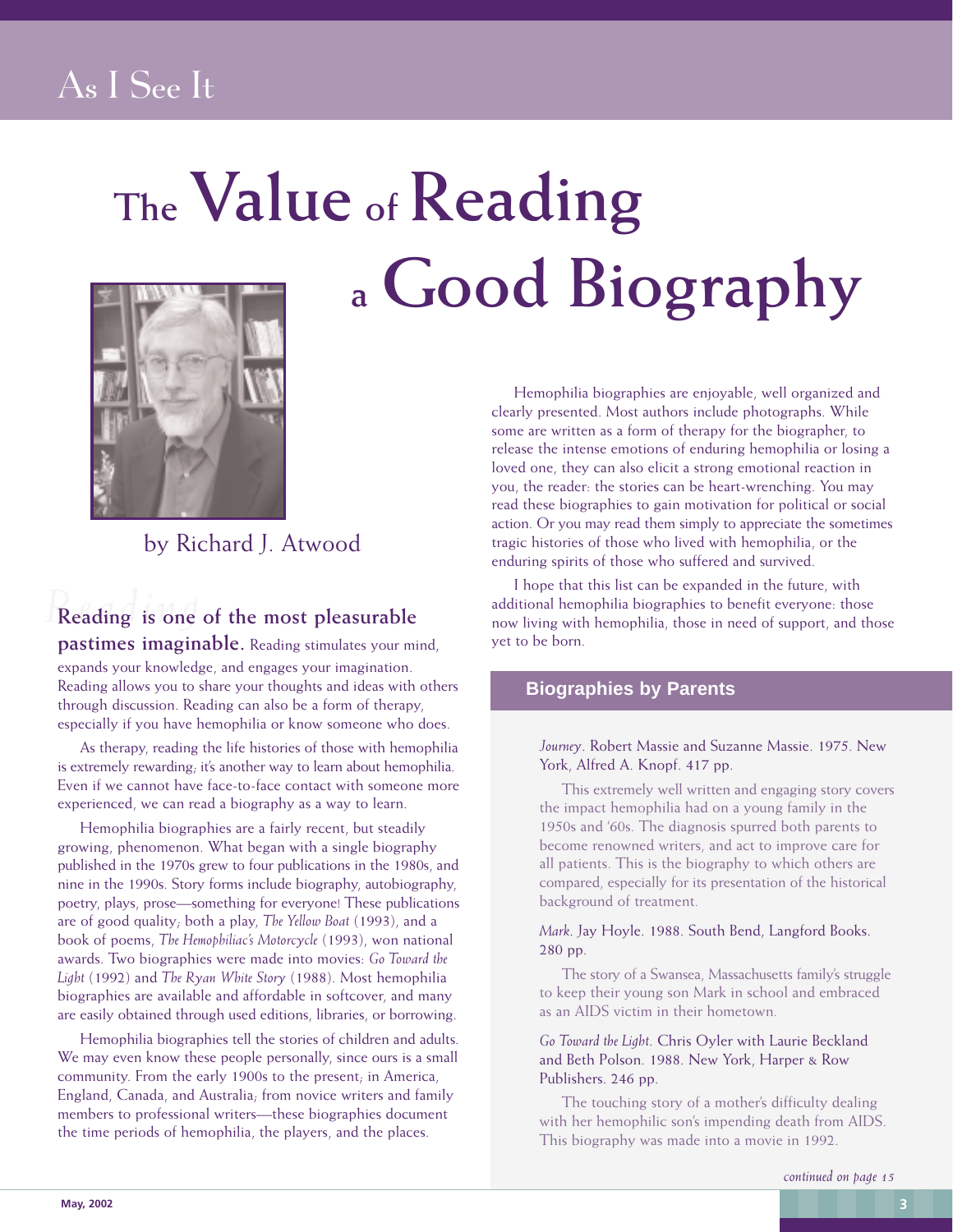### The PEN Hemophilia Resource Guide

*continued from page 1*

# *Books* **Books**



### *Living with Haemophilia*

Jones, Peter, MD. 5th ed. available May 2002. 374 pp. Oxford University Press, 200 Madison Ave., New York, NY 10016. (800) 451-7556. Approximately \$45.00 (\$26 softcover) plus shipping and handling. Also available from the WFH, 1425 René Lévesque Boulevard West, Suite 1010, Montreal, Quebec, H3G 1T7, Canada. (514) 875-7944. \$23.00 plus shipping and handling.

In-depth and informative book written by an internationally renowned pediatric hematologist with extensive experience. Covers many aspects of hemophilia, and general anatomy and physiology. Reference manual for health care practitioners, excellent guide for parents.

### *Raising a Child With Hemophilia: A Practical Guide for Parents*

Kelley, Laureen A. 3rd ed. 1999. 398 pp. LA Kelley Communications, Inc., 68 East Main Street, Suite 102, Georgetown, MA 01833. (978) 352-7657. www.kelleycom.com. Free.

Comprehensive softcover book that uniquely weaves practical information about hemophilia with actual stories from more than 150 parents. The only book about hemophilia containing practical, everyday medical, child development and consumer information written by a parent of a child with hemophilia.

### *How Children Understand Hemophilia: From Preschool to Adolescence*

Kelley, Laureen A. 2nd ed. available November 2002. 152 pp. LA Kelley Communications, Inc., 68 East Main Street, Suite 102, Georgetown, MA 01833. (978) 352-7657. www.kelleycom.com. Free.

How do children understand hemophilia, genetics or prophylaxis, and what is the best way to teach them? Interviews with 100 children with hemophilia reveal what children are likely to think at different developmental stages. Includes quotations from children, and "do" and "don't" lists to help parents and clinicians more effectively explain hemophilia to children. Appendices show how to conduct your own interview with your child, and include the questionnaire used during interviews.

### *Diseases and People: Hemophilia*

Willett, Edward. 2001. 128 pp. Enslow Publishers, Inc. 40 Industrial Road, Box 398, Berkeley Heights, NJ 07922. www.enslow.com/index.html. \$20.95.

An informative hardcover book for children and young adults that presents a good overview of hemophilia. This easy-to-read book is a good resource for teachers, babysitters, and others who care for people with hemophilia.



### *Haemophilia in Pictures*

World Federation of Hemophilia. 1998. WFH, 1425 René Lévesque Boulevard West, Suite 1010, Montreal, Quebec, H3G 1T7, Canada. (514) 875-7944. www.wfh.org. \$35.00 (plus shipping and handling) for WFH members, \$50.00 U.S. for non-members.

Pictorial guide to hemophilia designed to teach health care workers, parents and people with hemophilia. More than 30 illustrations with easy-to-understand captions. Useful for teaching people with a low literacy level. Illustrations and text reflect the multicultural diversity of the global hemophilia community. Includes teaching notes. Illustrations by Doug Knutson, father of a child with hemophilia.

### *The Hemophilia Handbook*



1998. 300 pp. Hemophilia of Georgia Inc., 8800 Roswell Road, Suite 170, Atlanta, GA 30350-1844. (770) 518-8272. www.hog.org. Approximately \$22.00 plus shipping and handling. Free to Georgia residents. In-depth, richly diagrammed document, covering questions parents ask when they first learn their child has hemophilia. Large print for easy reading. Written primarily for parents by a social worker, with assistance from medical personnel. Spiral-bound.

### *All About Hemophilia: A Guide for Families*

2001. 300 pp. Canadian Hemophilia Society, 625 President Kennedy Boulevard, Suite 1210, Montreal, Quebec H3A 1K2, Canada. Free to Canadian families through Canadian hemophilia treatment centers. www.hemophilia.ca/en/13.html



# *Binders* **Binders**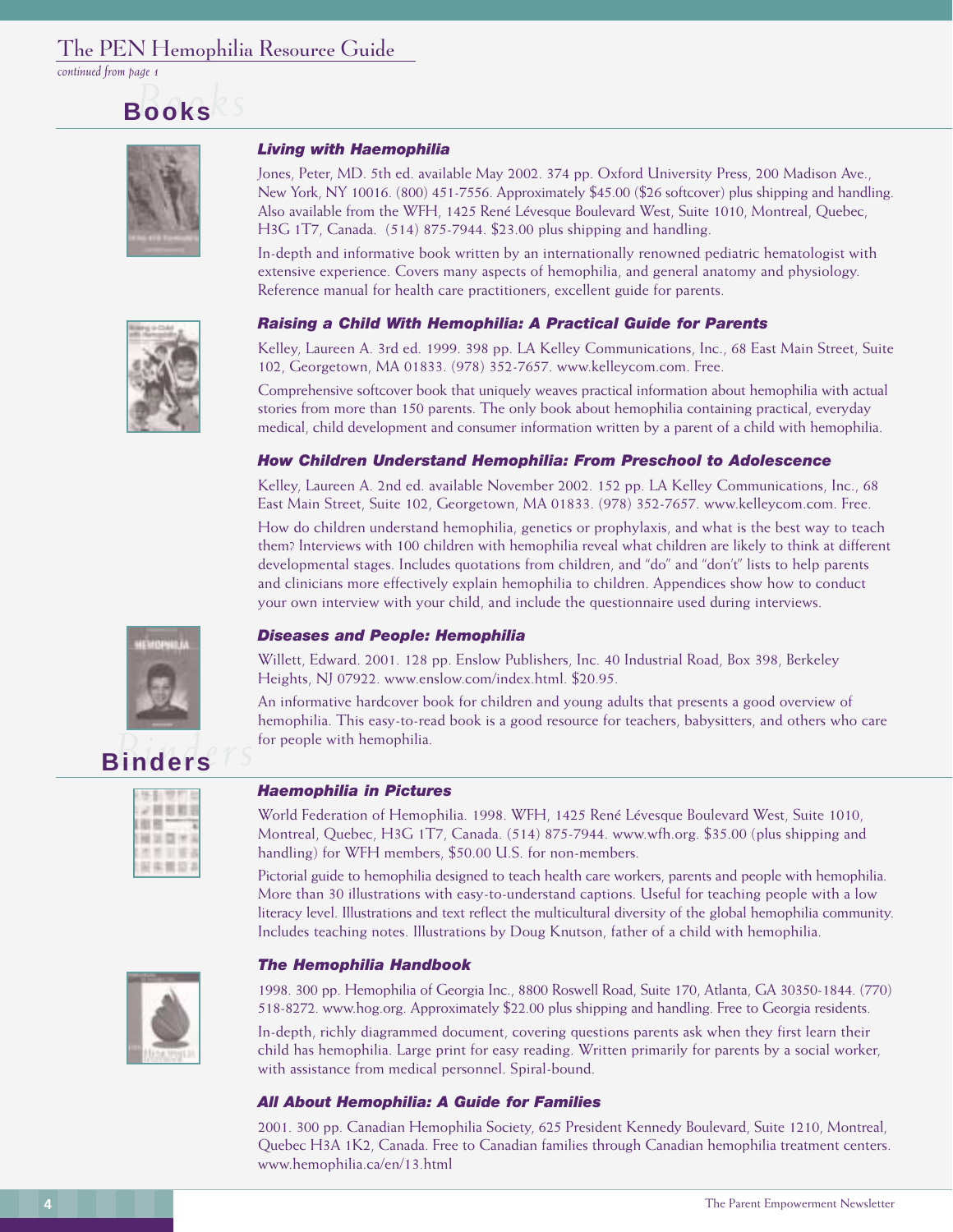

# T **Bulletin Board**

### **Name Changes**

**American Home Products Corporation**, the pharmaceutical company that owns Wyeth/Genetics Institute (makers of Refacto® and BeneFIX®), has changed its name to **Wyeth**. Known for 76 years as American Home Products, Wyeth is streamlining and unifying the branding of its operating subsidiaries.

"Over the years, we have evolved from a holding company with diversified businesses to a world leader in research-based pharmaceutical products," said Robert Essner, Wyeth's President and Chief Executive Officer. "The Wyeth name, with its long and well-respected association with the health care community, better conveys the skills of our people, the promise of our science, the quality of our products and our position as a world leader in the pharmaceutical industry." Other name changes at Wyeth include Wyeth-Ayerst Laboratories, which will now be known as Wyeth Pharmaceuticals, and Wyeth-Ayerst Research, now known as Wyeth Research. *Source: www.wyeth.com/news/index.asp*

### **Aventis Behring to join Bayer**

**Bayer AG** and **Aventis** signed a non-binding letter of intent to establish a joint venture for biological products. The companies plan to combine Bayer's Biological Products Business Group with the Aventis subsidiary Aventis Behring. Bayer will own a majority interest, with operational control. Included are the marketing rights to factor VIII products that will continue to be manufactured by Bayer using genetic engineering techniques: Kogenate® FS, KOGENATE® Bayer and Helixate® FS/Nexgen®. The implementation of this plan will follow the negotiation of a final agreement, and approval by the company boards and regulatory authorities. *Source: www.bayerbiologicals.com*

### **Factor supply continues to improve**

The worldwide recombinant factor shortage continues to ease. The Plasma Protein Therapeutics Association (PPTA) recently reported that the Ratio of Inventory to Distribution for recombinant factor VIII in the U.S. is almost four times higher than this time last year—a sign that rFVIII supplies are returning to normal. Supplies of recombinant factor VIII products are expected to continue to increase as Bayer releases additional lots of Kogenate® FS, and Wyeth/GI begins releasing Refacto® from its U.S. manufacturing facility. *Source: www.plasmatherapeutics.org/ppta\_worldwide/index.htm*

### **RECOMBINATE rAHF NOT involved in HIV seroconversion**

In January, an adult with hemophilia in western Canada, who used **RECOMBINATETM rAHF** produced by Baxter BioScience, tested positive for HIV. Reports of this seroconversion continue to cause alarm.

**All information points to other risk factors, and not the use of factor concentrates, as the cause of the seroconversion**. The patient admitted to high-risk behaviors (unprotected sex), which put him at risk for HIV.

All five lots of RECOMBINATE™ rAHF used by this patient over the past two years have passed more than 400 quality assurance tests. At the request of the Canadian Hemophilia Society and the National Hemophilia Foundation, Baxter BioScience conducted additional non-routine tests on the retention samples from each of the five lots. **Highly sensitive PCR tests, which can detect viral DNA, were negative for HIV on all samples.**

According to Dr. Bruce Ritchie, Chairperson, Association of Hemophilia Clinic Directors of Canada, and David Page, Canadian Hemophilia Society, Blood Safety Coordinator: "This seems to be the first case of a hemophiliac, who happens to be using a recombinant factor concentrate, being diagnosed with HIV. It represents a good opportunity to remind people… that other behaviors, and not the use of factor concentrates, still put a person at risk for HIV."

*For more information, visit www.hemophiliagalaxy.com*



### **New program teaches children about hemophilia**

**Wyeth/Genetics Institute** recently introduced the **Puppets as Teachers in Hemophilia** (PATH) program. Health care professionals use a custom-made PATH puppet to teach children with hemophilia about their disorder. The Hemophilia Training Puppet was developed in conjunction with Patient Puppets, Inc., Winnipeg, Manitoba, Canada.

The PATH puppet allows children to see many of the conditions associated with hemophilia, such as a hematoma, a healthy knee joint, and a bleeding joint. To teach about hemophilia treatment, the puppet has an implantable venous access, an external catheter and a prominent vein.

Initially, a limited supply of hand-sewn PATH puppets, and accompanying educational materials, will be provided to HTCs by the manufacturer.

*Source: Wyeth news release*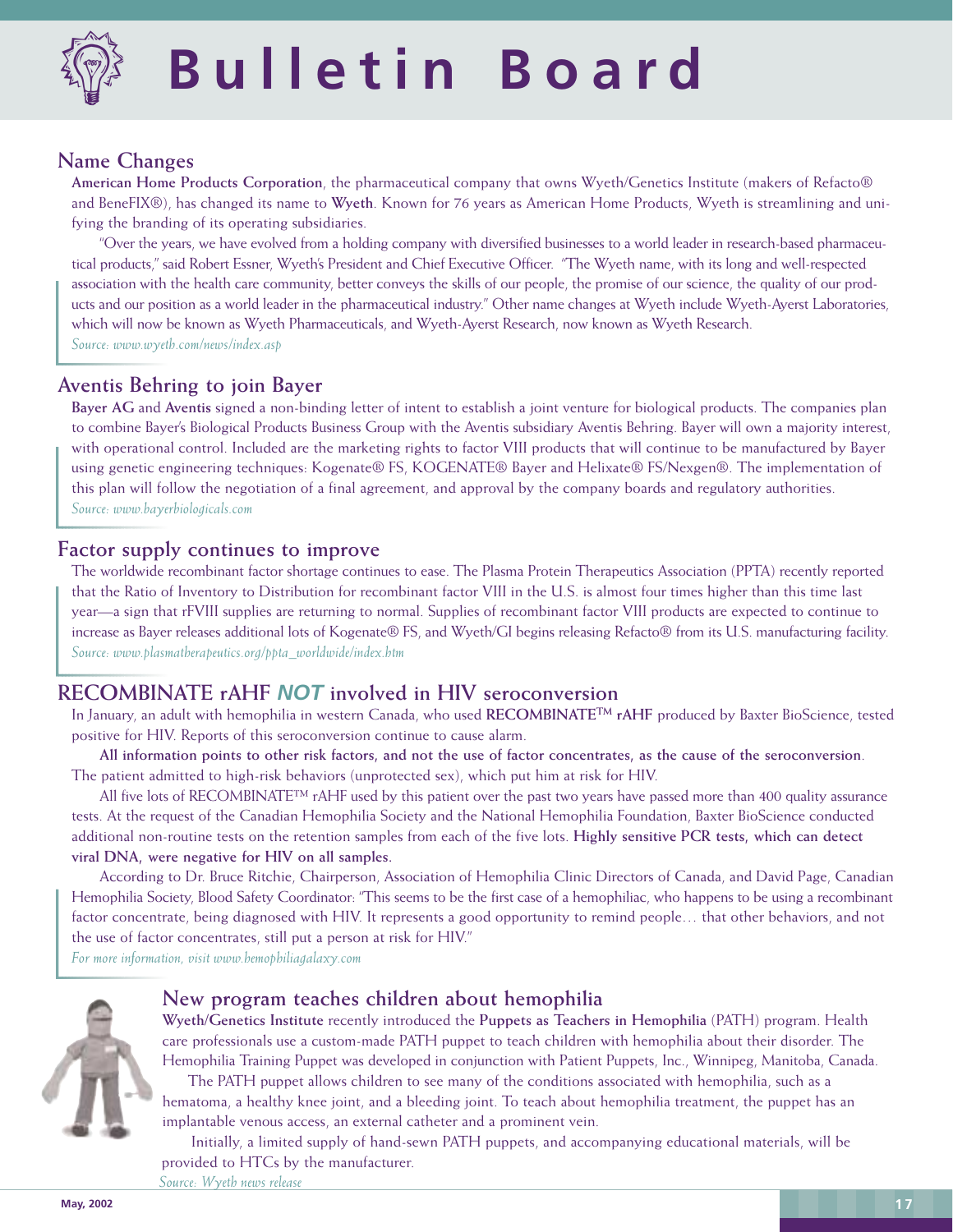

( **Parent-To-Parent**

Online correspondence reprinted with permission of contributors, through the International Hemophilia Club (IHC) hemophilia e-group at

# http://groups.yahoo.com/group/hemophilia or www.geocities.com/hemophiliaclub<br> **Would you**<br> **Want to know** Our doctor advocates infusing at birth **Kathy Mackay, Georgia want to know if your child has hemophilia before he is born?**

**A**<br>**A** People have strong feelings and<br>**A** People have strong feelings and People have strong feelings and varied opinions about testing. We wanted to know, and that probably had to do with my brother's experience. My brother is profoundly mentally retarded because doctors didn't know he had hemophilia at birth, and delivered an 11-pound baby with forceps. This has made me anxious about something going wrong, so we wanted to have the right birth plan. And I wanted to know ahead of time so I could finish any grieving I needed to do about hemophilia—long before the birth. When my sons were born, we were prepared. We had gotten over the news, so there was only joy at their births. Although our twins were ten weeks early and the birth was pretty scary, we knew about the hemophilia, and that helped us make many crucial decisions fast. Information is power!

### **Stacey Rainer, Illinois**

**A Stacey Rainer, Illinois**<br>I don't think I would have genetic testing done on the baby. My sister is pregnant, and having a sonogram to determine the baby's sex. If it's a boy, she will deliver with the assumption that he has hemophilia, with all necessary precautions taken. Cord blood will be drawn and tested at birth; she is delivering in a small hospital where they can't run factor levels, so it will have to be sent out. My doctor thinks that if they can't get results within two hours, the baby should be infused regardless. The issue is getting the hospital to have factor on hand.

Our doctor advocates infusing at birth because 4% of all babies are born with ICH (intracranial hemorrhage), or brain bleeds. The bleeds are tiny, and will resolve themselves almost immediately in babies with normal factor levels. However, if our boys had fallen into that 4%, it could have caused brain damage or death. For that reason, our doctor chooses to infuse any baby born with hemophilia at birth. Our HTC is involved in a study to determine if this has any negative effect on the appearance of inhibitors later in the lives of children infused at birth.

**Femke Meijer, Netherlands**<br>
When I was pregnant with my When I was pregnant with my second child, I already knew that I'm a carrier because we had done the testing. We had an ultrasound, and it was a boy. We decided to deliver as if he had hemophilia. But I didn't want to deliver in the HTC since I knew that would mean a Cesarean (not because of the hematologist—the gynecologists here prefer that). So I delivered in a hospital where they couldn't check factor, but we brought enough of our own factor, just in case. A pediatrician checked the baby and declared him fine. Ten days later, we had him tested in our own HTC. Our son turned out to have beautifully clotting blood.

**Andrea Scarano, Maryland**<br>We didn't infuse at birth, althe We didn't infuse at birth, although we knew Chase was a boy, and that I was a carrier because my father has hemophilia. We had factor on hand at the hospital for either of us after delivery—for Chase in case he needed it from birth trauma, and for me in case I hemorrhaged. I think automatically infusing at birth is unnecessary; with the risk of inhibitors, there is no real reason to do it. Chase wasn't circumcised because we were suspicious, and weren't going to have it done anyway.

**Kathy Mackay, Georgia**<br>Although we didn't know Although we didn't know the first time, I would want to know the sex of my baby before birth. If it was a boy, I would go the step further and find out if he had hemophilia. Everyone could be prepared, and surprises related to hemophilia could be minimized.

We didn't find out about our son Ian's hemophilia until he was nine months old. We were all extremely fortunate that nothing happened to him during his birth. The risk of a brain bleed is real; knowing that most medical staff are uneducated about hemophilia, I believe that knowing ahead of time, and having factor available during the birth, are important safety issues.

I would make certain that my obstetrician and staff thoroughly understand the complications and symptoms of intracranial bleeding. If I knew beforehand that my baby had hemophilia, I would want him infused at birth, and his factor level checked immediately. I could make any other decisions once that information was available.

**A Tabatha Mayhan, Illinois**<br>**A** Fortunately, we found out the Fortunately, we found out that Jesse had hemophilia before he was born. The only positive way to test beforehand is through amniocentesis. I know that the word itself scares people, but it really wasn't bad. It was done at the hospital with my own doctors, and performed under an ultrasound. Things have really changed over the years. I got the results four months before Jesse was born, so we were all prepared for the birth, which was a scheduled C-section.

**A**<br>**Li** had a first child, Sam, with I had a first child, Sam, with hemophilia, and a second child on the way who we knew was a boy. I can understand the considerations that go into planning for a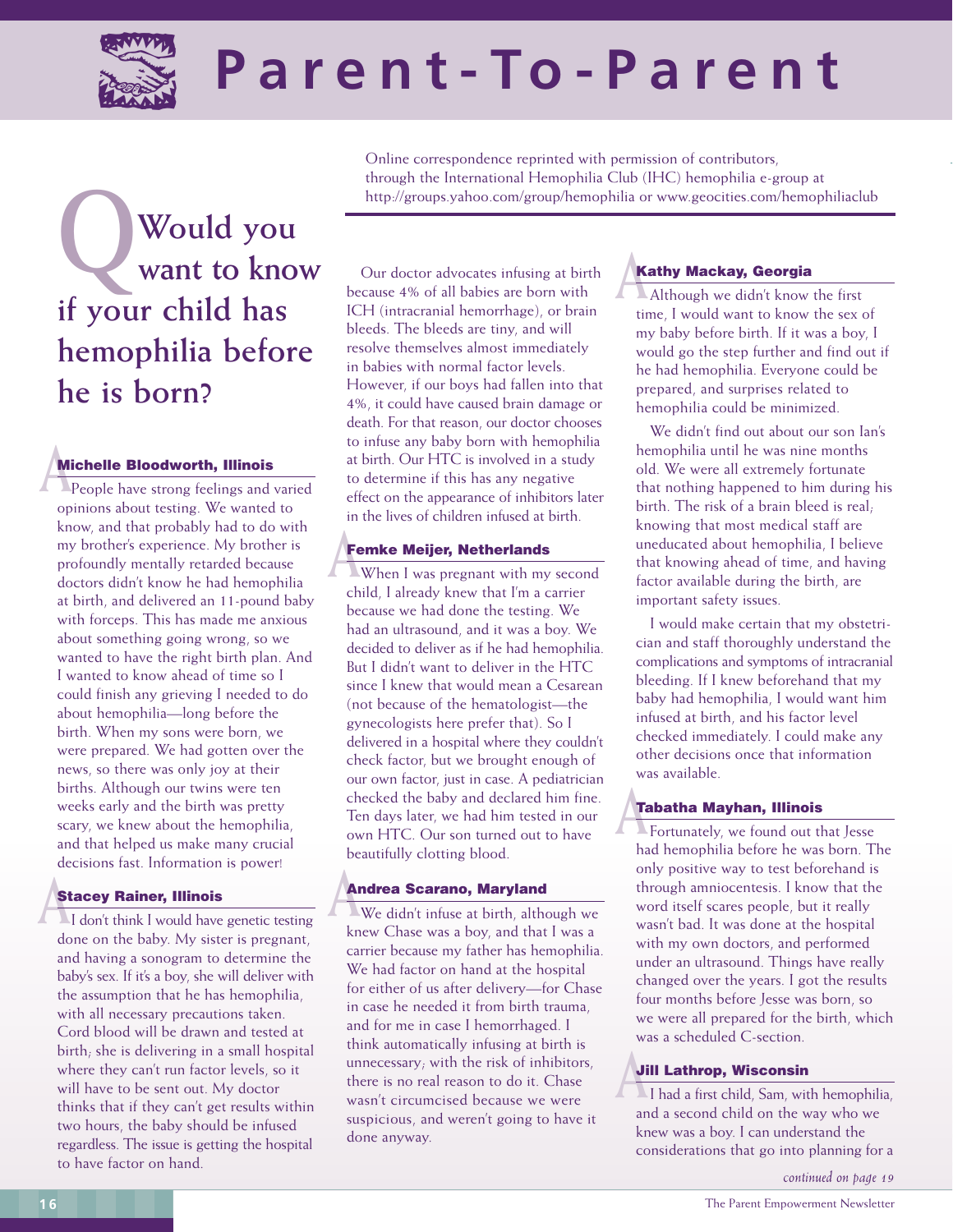A three-ring-bound informational guide with twelve chapters on genetics, therapy, home infusion, complications, staying healthy, and the future of care. Includes resource section, glossary and self-test. Expertly written and diagrammed, with user-friendly layout and terminology.

# *Workbook* **Workbook**



### *Basic Concepts of Hemophilia: A Self-Study and Planning Workbook for Families with a New Diagnosis of Hemophilia*

Butler, Regina; Crudder, Sally O.; Riske, Brenda; Toal, Susan. 2001. 248 pp. Centers for Disease Control and Prevention. www.cdc.gov. Free.

*Booklets* **Booklets** This large-format (8.5" x11") workbook is designed to give parents of children with hemophilia, and adolescents and young adults with hemophilia, an understanding of the basics of hemophilia. Intended for use as part of an educational program with hemophilia treatment center staff. Contact your local HTC, the NHF or the CDC for a copy.



### *Go For It*

Jones, Peter, MD; Buzzard, Brenda, MCSP; and Heijnen, Lily, MD. 1998. 72 pp. WFH, 1425 René Lévesque Boulevard West, Suite 1010, Montreal, Quebec, H3G 1T7, Canada. (514) 875-7944. \$10.00. www.whf.org. Free to members.

Pocket-size, colorful, attractively designed booklet that appeals to coaches, teachers, parents and teens. Discusses sports and physical activities, emphasizing that people with hemophilia can participate in a wide variety of activities to improve quality of life. Section on first aid, glossary.

### *Your Child's Hemophilia* **Series**

Aventis Behring. 2001. Call AB Choice Member Support Center. (888) 508-6978.

This three-part series helps parents learn what to expect during different phases of their child's development. Titles include *Your Child's Hemophilia: What to Expect During Infancy; Your Child's Hemophilia: What to Expect During the School Age Years; and Hemophilia: The Young Adult Years.*

### *Dental Care* **Series**

Aventis Behring. 2001. Call AB Choice Member Support Center. (888) 508-6978.

This four-part series discusses dental care for those with bleeding disorders; primarily people and families affected by hemophilia A, hemophilia B and VWD. Titles include *Dental Care for Infants, Toddlers, and Preschoolers with Bleeding Disorders; Dental Care for Children With Bleeding Disorders: Ages 5 to 10; Dental Care for Adolescents With Bleeding Disorders: Ages 11 to 18; and Dental Care for Adults with Bleeding Disorders.*

### *Understanding Hemophilia A: A Guide for Parents and Young Adults*

Aventis Behring. 2001. Call AB Choice Member Support Center. (888) 508-6978.

Provides parents and young adults affected by hemophilia A with an overview of the history, science and treatment of this bleeding disorder.

### *A Family Guide to Hemophilia B*

Aventis Behring. 2001. Call AB Choice Member Support Center. (888) 508-6978. Provides families with an overview of the history, science and treatment of hemophilia B.

### *Don't Be Victimized by Hemophilia*

Kelley, Laureen A. 1994. 23 pp. LA Kelley Communications, Inc., 68 East Main Street, Suite 102, Georgetown, MA 01833. (978) 352-7657. www.kelleycom.com. Or Alpha Therapeutic Corporation, 5555 Valley Boulevard, Los Angeles, CA 90032. Free.

Primarily for families with children newly diagnosed with hemophilia, this booklet offers goal-setting methods, and ways to change your perception of hemophilia, to take charge of your life. Cartoon illustrations of "before" and "after" situations offer concrete ways to regain control during the rocky first year of hemophilia.



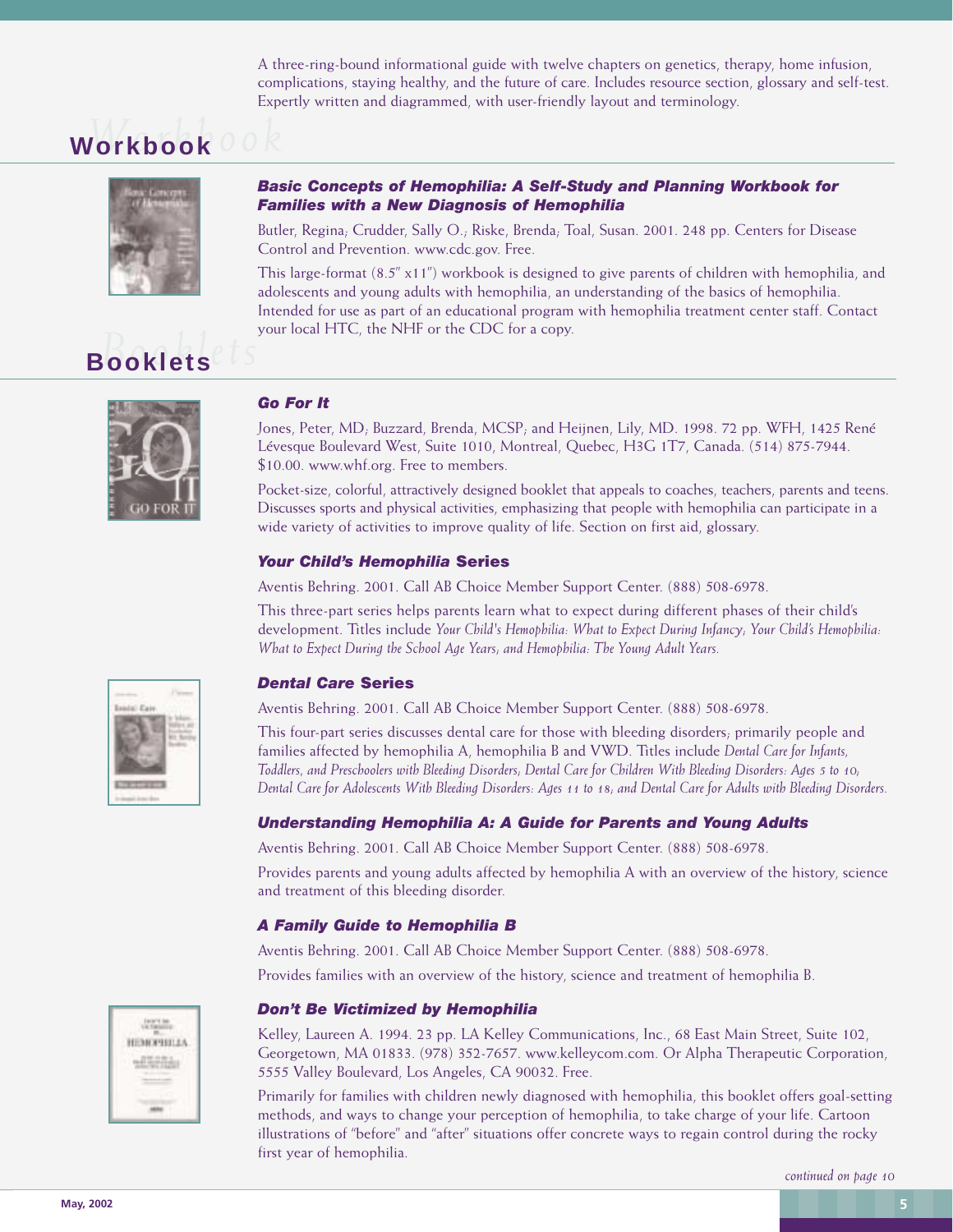# **Scholarships**  *for People*

## **PEN 2002 Annual Review**

The following scholarships are available only to U.S. citizens. *PEN* encourages readers to contact their local or national hemophilia organizations for scholarship opportunities outside the U.S. This list was created in 1996 by LA Kelley Communications, Inc., and is updated annually. If you are interested in a scholarship, contact the sponsoring organization early, since submission dates, restrictions and awards may change. This list is also available on our website at www.kelleycom.com and may be reproduced in Chapter newsletters and websites *with proper citation only*, which must include "© LA Kelley Communications, Inc."

| <b>Amount</b>                     | <b>American Red Cross</b><br><b>Hemophilia Education Fund</b><br>Three one-year scholarships of up to                                                                                                                                                                                                             | <b>Contact</b>   | Aventis Behring Choice<br>Member Support Center<br>$(888) 508 - 6978$                                                                                                                                                                                                                                                      |
|-----------------------------------|-------------------------------------------------------------------------------------------------------------------------------------------------------------------------------------------------------------------------------------------------------------------------------------------------------------------|------------------|----------------------------------------------------------------------------------------------------------------------------------------------------------------------------------------------------------------------------------------------------------------------------------------------------------------------------|
|                                   | \$5,000 each: two scholarships awarded<br>to students receiving treatment, and one<br>scholarship awarded to a child of a parent<br>receiving treatment.                                                                                                                                                          | <b>Amount</b>    | <b>Avances Educational Fund</b><br>Total of \$5,000 in amounts of \$500 and<br>\$1,000                                                                                                                                                                                                                                     |
| <b>Candidate</b>                  | High school senior or graduate, or student<br>already enrolled in full-time college.<br>Must be either receiving treatment for<br>hemophilia, or the child of parents who<br>are receiving treatment. Student must be<br>enrolled full-time no later than fall 2003<br>at an accredited two- or four-year college | <b>Candidate</b> | Latino person with hemophilia or other<br>bleeding disorder, and family members, liv-<br>ing in the U.S. and its territories. Includes<br>high school seniors accepted at a college<br>or university, and students currently<br>enrolled, or planning to enroll, in a college<br>or university or vocational/trade school. |
|                                   | or vocational school.                                                                                                                                                                                                                                                                                             | <b>Deadline</b>  | August 30                                                                                                                                                                                                                                                                                                                  |
| <b>Deadline</b><br><b>Contact</b> | January 17, 2003<br>Hemophilia Education Fund<br>Citizens' Scholarship Foundation of<br>America, Inc.<br>1505 Riverview Road                                                                                                                                                                                      | <b>Contact</b>   | Apex Therapeutic Care, Inc.<br>1731 East Mountain St.<br>Pasadena, CA 91104<br>$(626)$ 791-1506                                                                                                                                                                                                                            |
|                                   | <b>PO</b> Box 297                                                                                                                                                                                                                                                                                                 |                  | <b>Bill McAdam Scholarship Fund</b>                                                                                                                                                                                                                                                                                        |
|                                   | St. Peter, MN 56082                                                                                                                                                                                                                                                                                               | <b>Amount</b>    | \$2,000                                                                                                                                                                                                                                                                                                                    |
|                                   | $(507)$ 931-1682<br>www.csfa.org                                                                                                                                                                                                                                                                                  | <b>Candidate</b> | Person with hemophilia, VWD or other<br>bleeding disorder, or spouse, partner,<br>child or sibling planning to attend an                                                                                                                                                                                                   |
|                                   | <b>Arthur B. Kane Memorial</b><br><b>Scholarship</b>                                                                                                                                                                                                                                                              |                  | accredited college or university or certified                                                                                                                                                                                                                                                                              |
| <b>Amount</b>                     | At least four scholarships per year of up<br>to \$25,000 each                                                                                                                                                                                                                                                     | <b>Deadline</b>  | training program.<br>May 15                                                                                                                                                                                                                                                                                                |
| <b>Candidate</b>                  | Aventis Behring Choice member with<br>confirmed diagnosis of hemophilia or<br>VWD. Students who are accepted to,<br>applying to, or currently enrolled at an                                                                                                                                                      | <b>Contact</b>   | Kathy McAdam Scholarship Fund<br>22226 Doxtator<br>Dearbourn, MI 48128<br>$(734) 563 - 0515$                                                                                                                                                                                                                               |
|                                   | accredited two- or four-year college,<br>university, or vocational/technical<br>school in the U.S.                                                                                                                                                                                                                |                  | <b>Calvin Dawson Memorial</b><br><b>Scholarship</b>                                                                                                                                                                                                                                                                        |
| <b>Deadline</b>                   | April 1                                                                                                                                                                                                                                                                                                           | Amount           | Up to \$1,000                                                                                                                                                                                                                                                                                                              |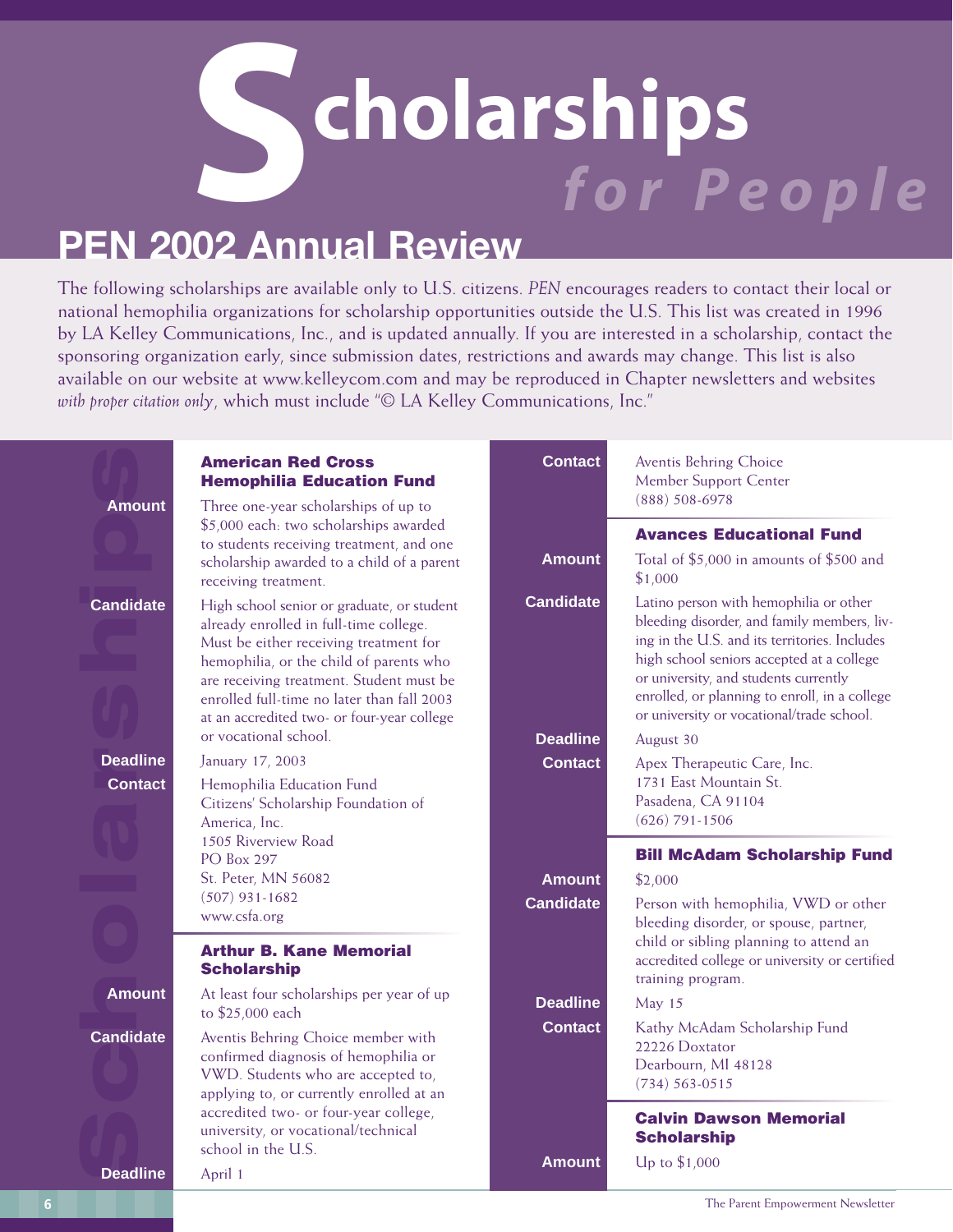### **Biographies by Parents (continued)**

### *Blood Brothers: Ryan, Chris, and Hemophilia*. Nancy Shaw. 1989. Wilson, NC, Star Books. 109 pp.

A mother documents with deep love the story of her young son, Ryan, who had hemophilia and asplenia syndrome, a congenital heart condition from which he died at an early age. Her nephew, Chris Wright, also had hemophilia and died from AIDS. Chris's mother channeled her depression by crusading for hemophilia and AIDS.

### *April Fool's Day: A Modern Love Story*. Bryce Courtenay. 1993. Australia, William Heineman. 666 pp.

This book fulfills the last wish of Damon, of Sydney, Australia, who had hemophilia A and AIDS. Damon asked that his story about living with AIDS and hemophilia be told by his father, a fiction writer.

### *The Yellow Boat*. David Saar. 1997. New Orleans, Anchorage Press. 78 pp.

Benjamin Saar of Arizona had hemophilia and AIDS, which isolated him socially. He expressed himself through drawing. His father, a playwright, wrote this play in 1993 for teenagers. It received the American Alliance for Theater and Education Distinguished Play Award.

### *Beloved Warrior: Hemophilia and Other Battles*. Virginia Nyman Arver. 1997. Privately published. 303 pp.

David Bruce Arver's mother wrote and published this journal of extended family life as therapy following the death of her son with hemophilia, from complications related to cancer.

### *Weeding Out the Tears: A Mother's Story of Love, Loss and Renewal.* Jeanne White with Susan Dworkin. 1997. New York, Avon Books. 225 pp.

Ryan White's mother, Jeanne Hale, documents her role as mother and advocate in her son's ongoing battle against ignorance about AIDS. She describes her grief, and her continuing efforts to improve treatment and compensation for those suffering with AIDS.

### *Cry Bloody Murder: A Tale of Tainted Blood*. Elaine DePrince. 1997. New York, Random House. 210 pp.

The story of a mother who loses three sons to AIDS, and turns her grief into activism for the AIDS community.

### **Biographies by Partners of People With Hemophilia**

### *Julian Wintle: A Memoir*. Anne Francis. 1984. England, Dukeswood. 138 pp.

The struggles related to hemophilia B in England from the 1960s through 1980s. Francis Julian Wintle marries, has two children, and becomes a successful award-winning radio, film and television producer.

### *A Brave Man's Journey*. Francine Gelinas-O'Meara. 1994. Ray, Sherbrooke, Qc, Camira Publishing. 227 pp.

The moving story of the struggle to survive: first, hemophilia in Canada, and later HIV.

### **Autobiographies by People With Hemophilia**

### *Ryan White: My Own Story*. Ryan White and Ann Marie Cunningham. 1991. New York, Dial Books. 277 pp.

Ryan White, diagnosed with hemophilia and AIDS, became a national celebrity during his successful legal battles to attend school, and to create national AIDS education campaigns. After Ryan died of AIDS complications, his story was made into a movie in 1988.

### *The Hemophiliac's Motorcycle*. Tom Andrews. 1994. Iowa City, University of Iowa Press. Poetry, 77 pp.

After setting a world's record for continuous hand clapping at age 11, Tom was diagnosed with hemophilia A at age 15. Tom has written poetry and taught writing courses at universities, and was encouraged to publish his autobiographical poems, for which he won the 1993 Iowa Poetry Prize. He expanded these poems into a book of prose.

### *Codeine Diary: True Confessions of a Reckless Hemophiliac.* Tom Andrews. 1998. Boston, Little, Brown & Company. 238 pp.

What began as Tom Andrews' diary of a serious bleed in 1989 developed into an introspective reflection on the role of hemophilia in his life. The prose revisits and expands upon his collection of autobiographical poems.

### *Richard J. Atwood MA, MPH, works at Wake Forest University School of Medicine in Winston-Salem, North Carolina.*

For a more complete annotated bibliography, please visit our website www.kelleycom.com under "Resources."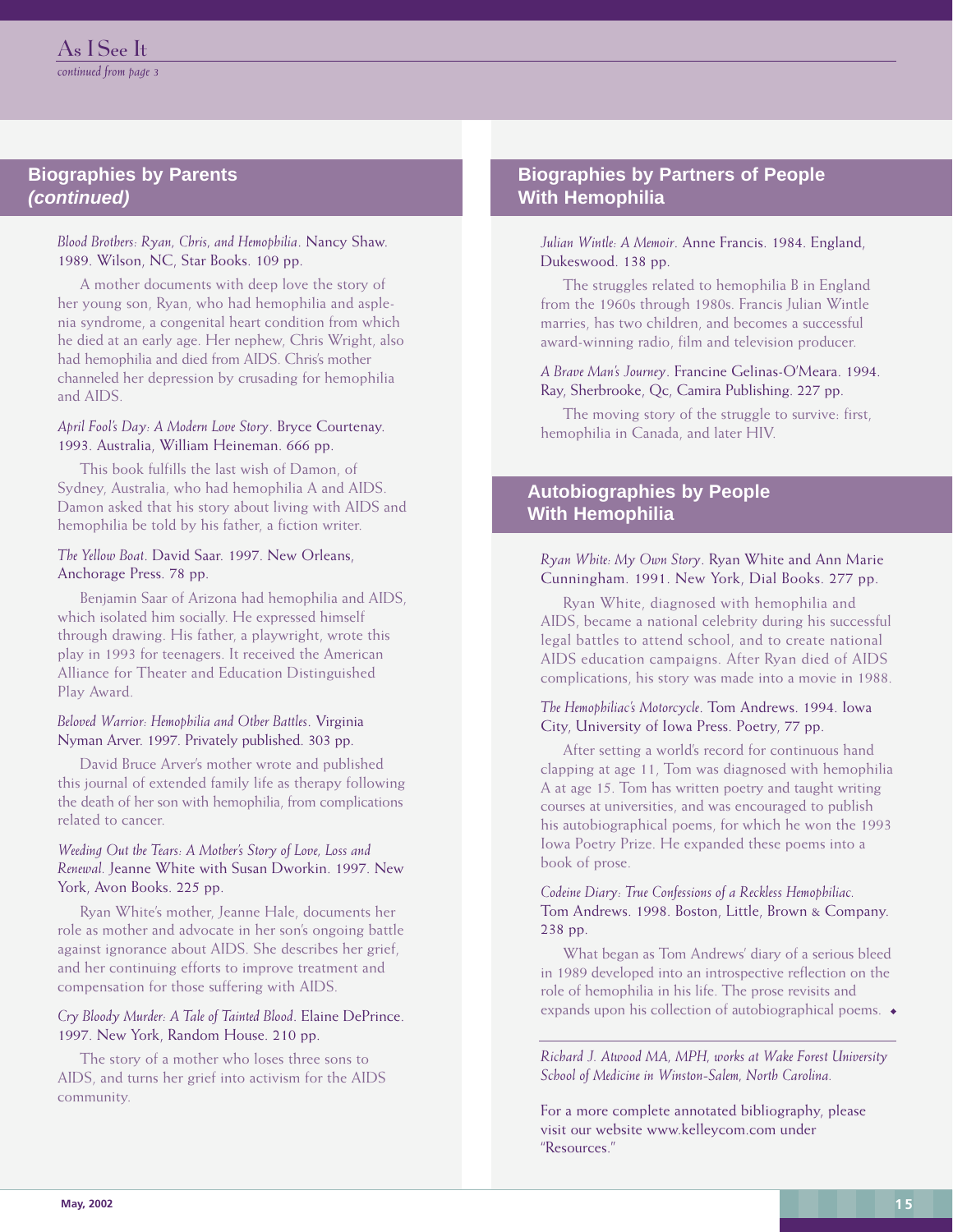### **For von Willebrand Disease**



### *All About von Willebrand Disease*

Canadian Hemophilia Society, 625 President Kennedy Boulevard, Suite 1210, Montreal, Quebec H3A 1K2, Canada. Available through website in PDF format. 81 pp.

Spiral-bound booklet. Introductory, mainly medical guide for patients with VWD, in easy-to-read question-and-answer format. Topics include VWD types, symptoms, diagnosis and treatment. Resource guide pertains only to Canada.

### *Von Willebrand Disease School Presentation*

Suzie Coleman, Beverly Whiteman, and Cheryl Granville of Mary M. Gooley Hemophilia Center, Inc., Rochester, New York. 1996. Alpha Therapeutic Corporation, 2410 Lillyvale Avenue, Los Angeles, CA 90032. (800) 292-6118. www.alphatherservices.com. Free. Available to health care professionals only.

Teaching tool for VWD consists of desktop flip chart that covers topics like heredity, diagnosis, types of disease, types of trauma and appropriate therapies.

### *A Guide to Living with von Willebrand Disease*

Renée Paper, R.N., with Laureen A. Kelley. 2002. LA Kelley Communications, Inc. 68 East Main Street, Suite 102, Georgetown, MA 01833. (978) 352-7657. www.kelleycom.com. Or AB Choice Member Support Center. (888) 508-6978. www.allaboutbleeding.com. Free.

The world's first book on the world's most common inherited bleeding disorder. Covers learning to cope with the diagnosis, growing up with VWD, inheritance, the medical system, treatment, woman's issues, health insurance and a complete resource guide to information. Includes real-life experiences of 50 contributing patients.



### *Diane Dino's Dilemma*

Aventis Behring. 2001. Call AB Choice Member Support Center. (888) 508-6978. www.allaboutbleeding.com.

Richly illustrated storybook about a little dinosaur with VWD who explains living with VWD simply, for patients age 5–9.

# *CD ROMs* **CD ROMs**



lle Baics al nie Threage

*Kits* **Kits**

### *Learn About Hemophilia*

Hemophilia Resources of America. PO Box 2011, 45 Route 46 East, Suite 609, Pine Brook, NJ 07058. (800) 549-2654. www.hrahemo.com. Free.

Available in PC or Macintosh format. Explains basic concepts about hemophilia symptoms and diagnosis, medication and monitoring, lifestyle, joint bleeds, genetics. Uses "Dom," the domino character. Program is mostly text, with some illustrations, accompanied by music. Concepts and vocabulary suited to children age ten and older, or for anyone new to hemophilia. Accompanies *Learn About Hemophilia Coloring Book (see Books for Children).*



2001. Baxter BioScience. 1627 Lake Cook Road, Deerfield, Ill. 60015 (800) 423-2090. www.hemophiliagalaxy.com. Free.

Covers the basics of hemophilia gene therapy, with up-to-date resources.

2001. Baxter BioScience. 1627 Lake Cook Road, Deerfield, Ill. 60015 (800) 423-2090. www.hemophiliagalaxy.com. *The following kits are available free from Baxter BioScience, through your local hemophilia treatment center only.*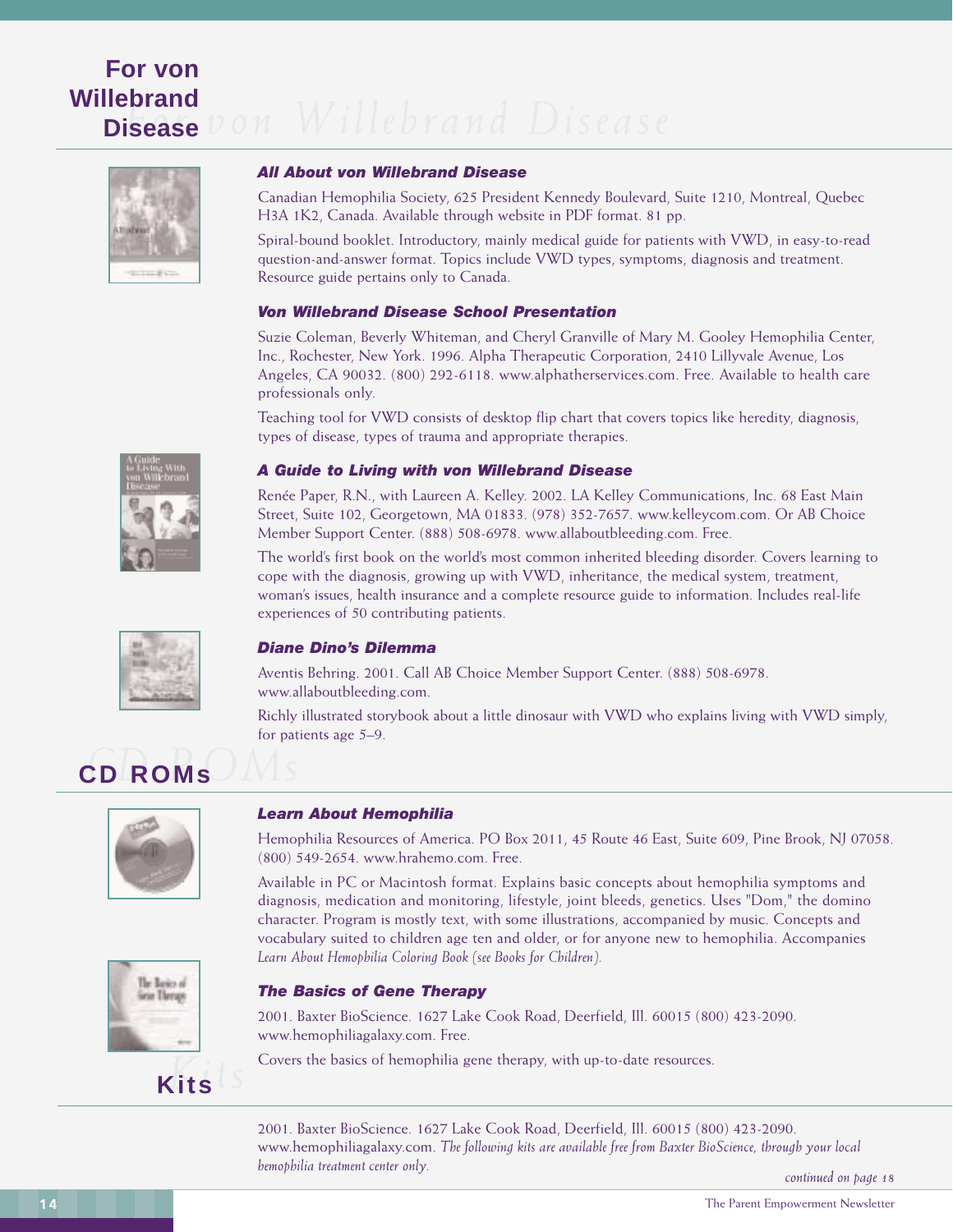# *With Hemophilia*

| <b>Candidate</b> | Florida resident with bleeding disorder<br>attending a college, university or trade<br>school.                                                                                                                   |    |
|------------------|------------------------------------------------------------------------------------------------------------------------------------------------------------------------------------------------------------------|----|
| <b>Deadline</b>  | April 30                                                                                                                                                                                                         |    |
| <b>Contact</b>   | Hemophilia Foundation of Greater Florida<br>1350 North Orange Avenue, Suite 227<br>Winterpark, FL 32789<br>$(800)$ 293-6527                                                                                      |    |
|                  | <b>Chitwood Acres, Hemophilia</b><br><b>Access, Inc. Scholarship Fund</b>                                                                                                                                        |    |
| <b>Amount</b>    | Several awards of \$500 and \$1,000                                                                                                                                                                              |    |
| <b>Candidate</b> | Person or immediate family member,<br>children, spouse, and siblings with<br>hemophilia pursuing educational goals past<br>high school. Not limited to people chal-<br>lenged with physical or mental handicaps. | C. |
| <b>Deadline</b>  | Call HAI to request an application for<br>the coming year                                                                                                                                                        |    |
| <b>Contact</b>   | Hemophilia Access, Inc.<br><b>ATTN: Lea Moslev</b><br>PO Box 367<br>Nolensville, TN 37135<br>(800) 399-RELY<br>fax: (888) 499-7359                                                                               |    |
|                  | <b>Christopher Pitkin Memorial</b><br><b>Scholarship</b>                                                                                                                                                         |    |
| <b>Amount</b>    | Three \$1,000 scholarships                                                                                                                                                                                       |    |
| <b>Candidate</b> | All members of the hemophilia community,<br>including spouses and siblings.                                                                                                                                      |    |
| <b>Deadline</b>  | Mid-August                                                                                                                                                                                                       | C. |
| <b>Contact</b>   | Hemophilia Foundation of<br>Southern California<br>$(626)$ 793-6192<br>www.hemosocal.com                                                                                                                         |    |
|                  | <b>Eric Delson Memorial</b><br><b>Scholarship</b>                                                                                                                                                                |    |
| <b>Amount</b>    | One \$1,500 award per year, renewable<br>up to four years, for private high<br>school. One \$2,500 award per year,<br>renewable for up to four years, for college<br>or trade school.                            |    |
| <b>Candidate</b> | Person with any bleeding disorder.                                                                                                                                                                               |    |
| May, 2002        |                                                                                                                                                                                                                  |    |

| Deadline<br>July 1 |
|--------------------|
|--------------------|

**Contact** The Eric Delson Memorial Scholarship Program Citizens' Scholarship Foundation of America, Inc. ATTN: Heather Post P.O. Box 297 St. Peter, MN 56082 (800) 225-5967 www.csfa.org

### **Eric Dostie Scholarship**

*Funded by a generous contribution from Patrick M. and Diane Schmidt of Fallbrook, CA*

**Amount** Eight \$1,000 awards

**Candidate** Person or family member with hemophilia or other bleeding disorder, enrolled full-time in an accredited college.

**Deadline** March 1 (request application after November 1)

**Contact** LA Kelley Communications, Inc. 68 East Main Street, Suite 102 Georgetown, MA 01833 (978) 352-7657 fax: (978) 352-6254 www.kelleycom.com

### **Hemophilia Federation of America**

**Amount** Between one and three \$1,500 scholarships for the 2003–2004 school year

**andidate** Person with hemophilia or VWD

attending any accredited two- or four-year college, university or vocation/technical school in the U.S. **Deadline** December 1

**Contact** Hemophilia Federation of America (HFA) Mary Beth Carrier 102 B Westmark Blvd. Lafayette, LA 70506 (800) 230-9797 fax: (337) 991-0087

*continued on next page*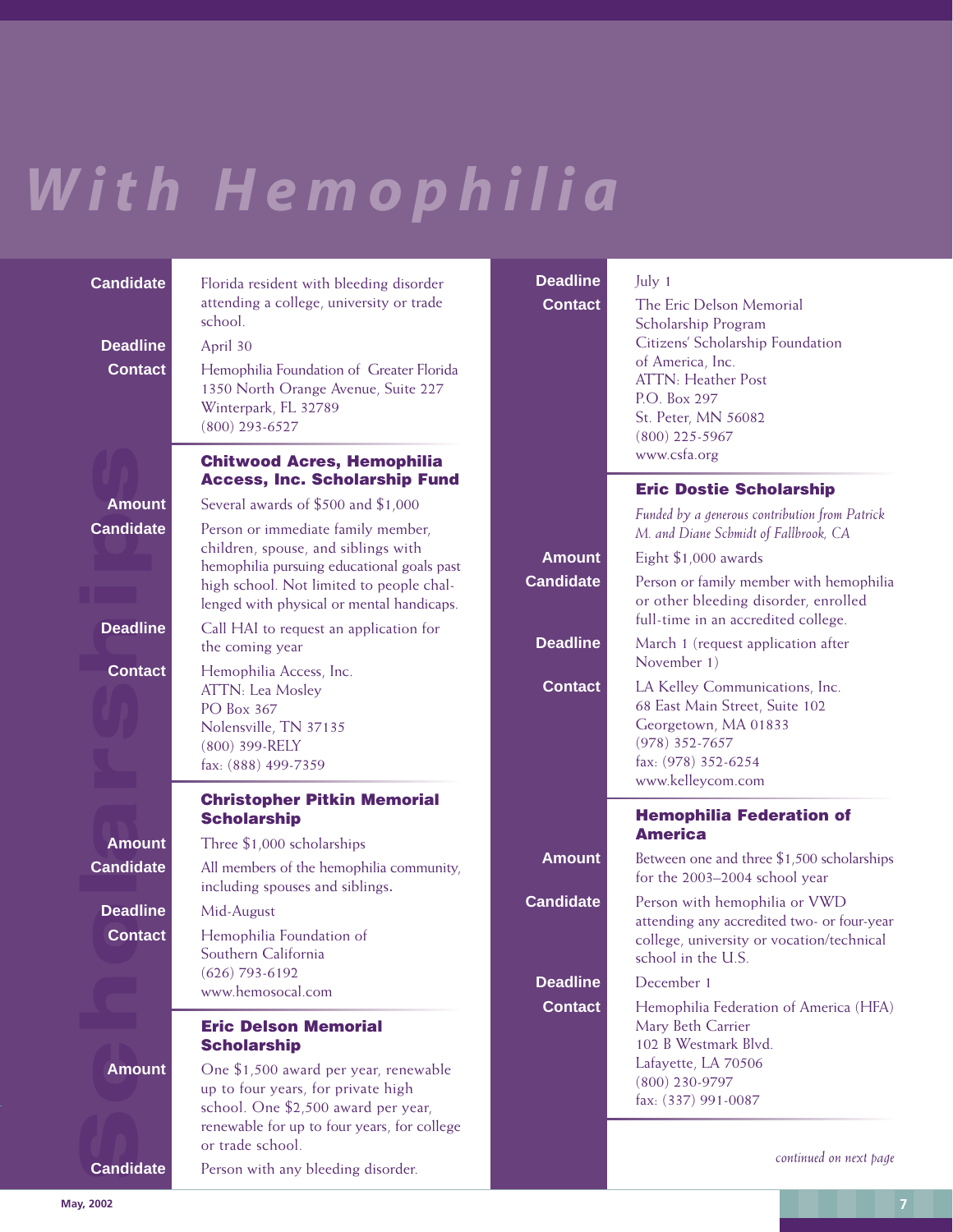# **Scholarships** *for People*

## **PEN 2002 Annual Review**

### **Hemophilia Foundation of Michigan Academic Scholarship**

bleeding disorder residing in Michigan,

or immediate family member.

**Amount** Awards vary from \$500 to \$1,500 **Candidate** Person with hemophilia or other inherited

**Conta**<br>Conta<br>Candida<br>Deadlir<br>Conta **Deadline** March 11 (applications available in

**Deadline** May 1

January) **Contact** HFM Academic Assistance The Hemophilia Foundation of Michigan 2301 Platt Road, Suite 100 Ann Arbor, MI 48104 (800) 482-304 (734) 975-2838 fax: (734) 975-2889

### **The Hemophilia Health Services Memorial Scholarship Program**

**Amount** \$500 to \$1,000 for a full academic year (number of awards depends on funds available). Recipients may reapply each year. There is a new competition for the awards each year.

**Candidate U.S. citizen with hemophilia, VWD, or** other bleeding disorder. Must be high school student about to attend college, college student, college senior planning to attend graduate school, or graduate school student.

**Contact** Scholarship Committee Hemophilia Health Services 6820 Charlotte Pike Nashville, TN 37209-4234 (800) 800-6606 ext. 5175 fax: (615) 850-5100 www.accredohealth.net/hhs/patients/ scholarship/scholarship.html

**Deadline April 30** 

### **Hemophilia Resources of America, Inc. Scholarship**

**Amount** Varies; depends on funds available **Candidate** Person with hemophilia or VWD, or son or daughter. **Contact** Hope Crawley Hemophilia Resources of America (HRA) 48 Route 45 East, Suite 609 PO Box 2011 Pine Brook, NJ 07058 (800) 549-2654 fax (973) 575-0868 www.hrahemo.com/about/scholarship.html

**Amount** \$500 and \$1,000

**Candidate** Person with hemophilia or VWD. Must be high school senior planning to attend college, university or vocational school; or college student pursuing post-secondary education.

**The Kevin Child Scholarship**

**Deadline** June 30

**Contact** Renee LaBrew

Dept. of Finance, Administration & MIS The National Hemophilia Foundation 116 West 32nd Street, 11th Floor New York, NY 10001-3212 (212) 328-3700 or (800) 42-HANDI Or: Mary Child Smoot (203) 968-2776

### **Michael Bendix Sutton Foundation**

**Amount** Two \$2,000 scholarships **Candidate** Person with hemophilia pursuing pre-law study.

**Deadline** March 30 **Contact** Michael Bendix Sutton Foundation c/o Marion B. Sutton 300 Maritine Avenue White Plains, NY 10601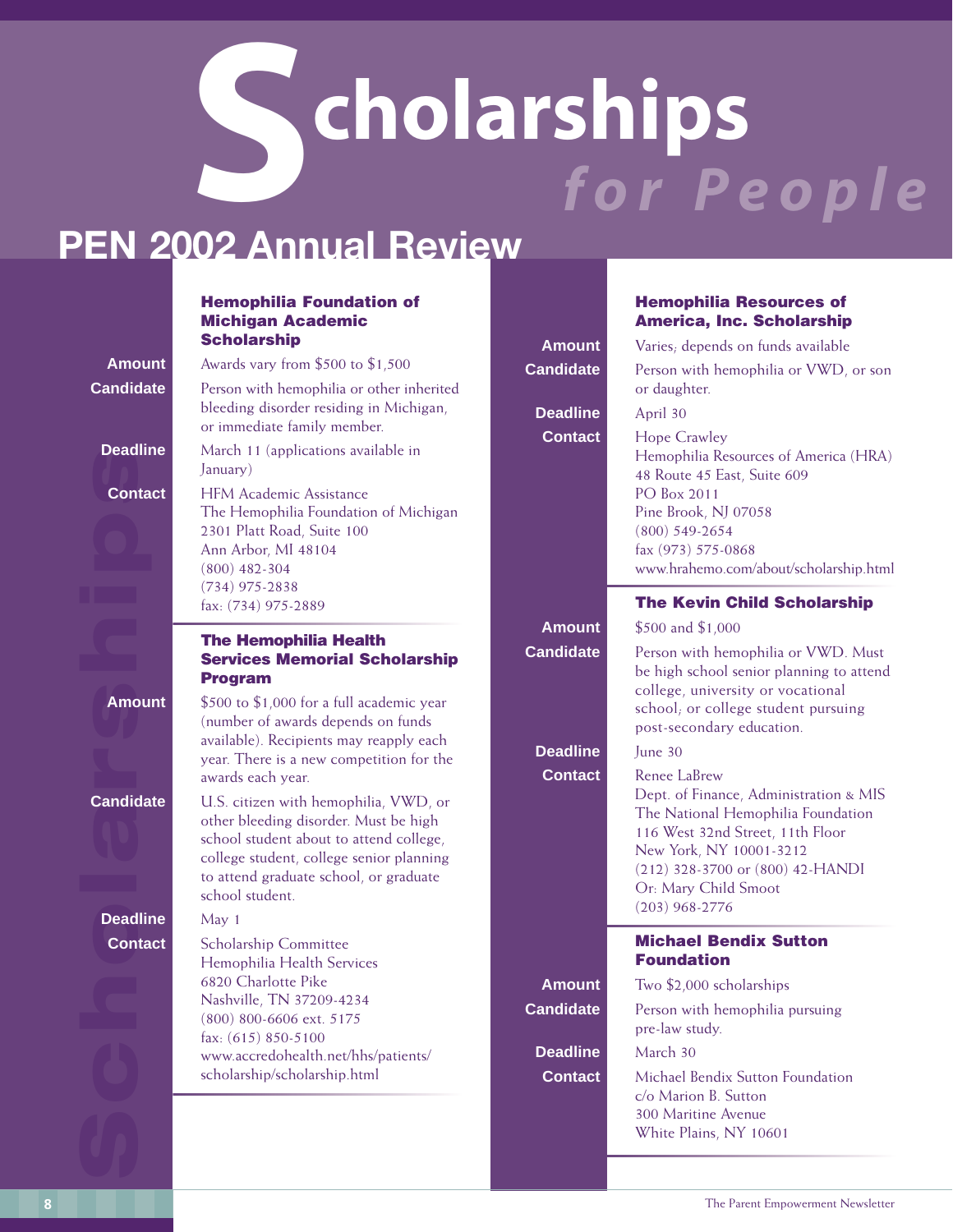

### *Belonging*

Caremark Therapeutic Services, 1127 Bryn Mawr Avenue, Redlands, CA 92374. (800) 225-5967. www.caremark.com. 17 pp. Free.

*Quarterly*. Easy-to-read general articles about hemophilia and bleeding disorders, often in questionand-answer format. Includes family and patient portraits and practical information.

### *The Common Factor*

Committee of Ten Thousand, 236 Massachusetts Avenue, NE, Suite 609, Washington, DC 20002-4971. Call John P. Rider, (800) 582-3803 or Dave Cavenaugh, (800) 488-2688.

Published as funding permits, but at least biannually. COTT is a national advocacy organization for those with hemophilia and HIV/AIDS, and their affected family and friends. Topics include medical updates and lobbying efforts. COTT also sends out national communiqués. Postings made over the internet on the Hemophilia Support List, and regionally within the New England area.

### **International Periodicals**

Hamophillo Wints

### *Hemophilia Leader*

LA Kelley Communications, Inc., 68 East Main Street, Suite 102, Georgetown, MA 01833. (978) 352-7657. www.kelleycom.com. Free.

*Quarterly*. Newsletter of L.I.G.H.T., an international program helping hemophilia organizations and individual leaders in the global hemophilia community. Profiles leaders worldwide who have overcome special challenges to improve hemophilia care in their developing country. Provides business advice on managing, marketing and writing, as well as starting, organizing and running a hemophilia organization.

### *Haemophilia World*

World Federation of Hemophilia, 1425 René Lévesque Boulevard West, Suite 1010, Montreal, Quebec H3G 1T7 Canada. (514) 875-7944. www.wfh.org. Free with paid membership.

*Quarterly*. Provides news and information about WFH efforts to improve hemophilia care worldwide, and reports by individual member countries on national activities and achievements.

### **Periodicals For Children**





### *FactorMan®*

Caremark Therapeutic Services, 1127 Bryn Mawr Avenue, Redlands, CA 92374. (800) 225-5967. www.caremark.com. 14 pp. Free.

*Quarterly*. Colorful, dynamic and appealing comic book about a boy with hemophilia. His hero, FactorMan®, joins him on exciting adventures to fight evil forces. Each issue contains an overall lesson for living with hemophilia, profile of a young reader with hemophilia, and general information.

### *Mis'N Factors*

Hemophilia Resources of America, Inc., PO Box 2011, 45 Route 46 East, Suite 609, Pine Brook, NJ 07058. (800) 549-2654. www.hrahemo.com. 2 pp. Free.

*Quarterly*. Designed to inform and inspire the teenage hemophilia population. Presents stories about young people, and spotlights careers and people who have overcome adversity. Also contains information about topics like college and sports.

### *Lil' Factors*

Hemophilia Resources of America, Inc., PO Box 2011, 45 Route 46 East, Suite 609, Pine Brook, NJ 07058. (800) 549-2654. www.hrahemo.com. 8 pp. Free.

*Quarterly*. Helps children better understand their bleeding disorder. Presents stories, "Karing for Kids" activities, and articles by and about children with hemophilia and vWD. Dom the Domino is featured host.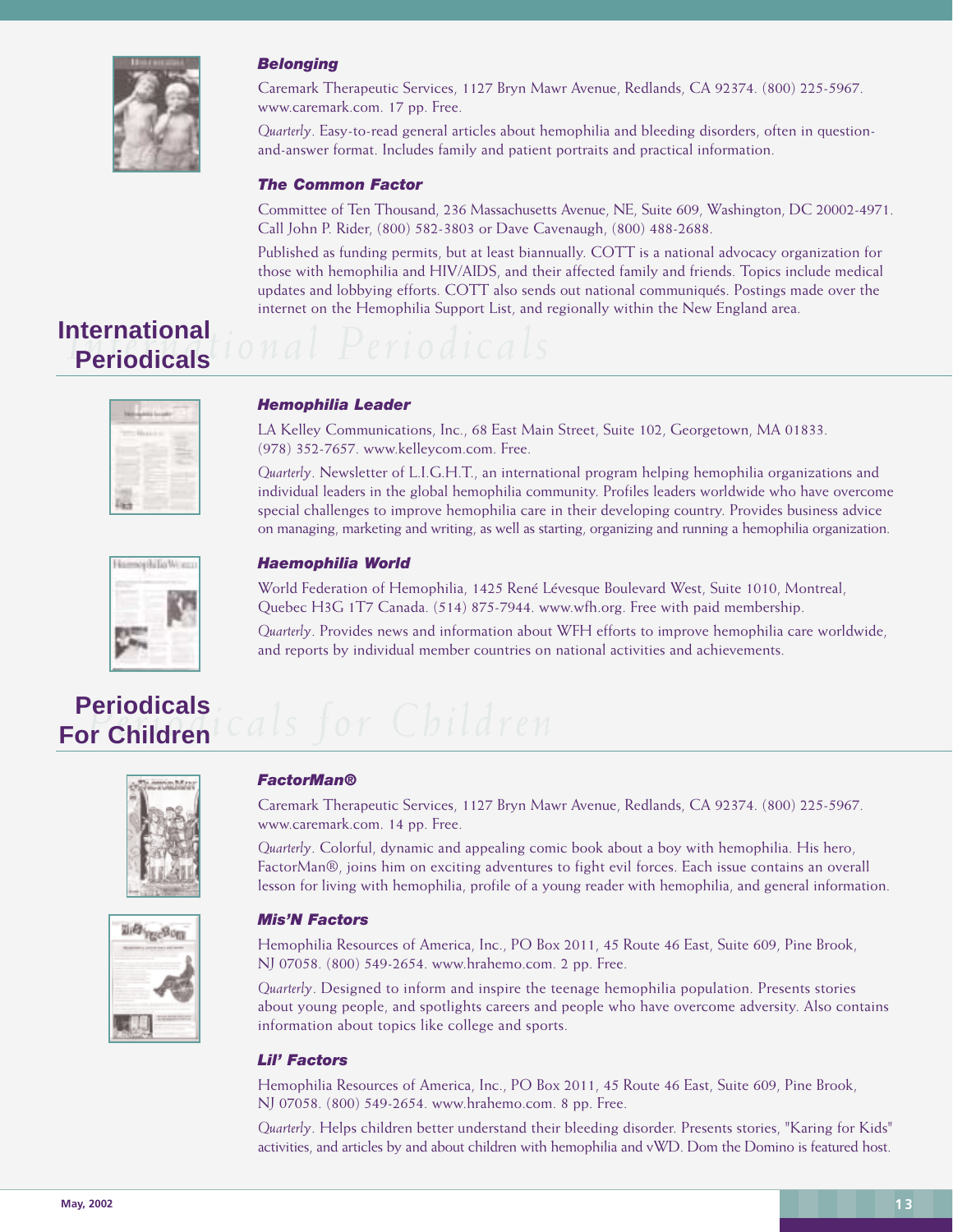## **Periodicals** *Periodicals*



### *HemAware*

The National Hemophilia Foundation, 116 West 32nd Street, 11th Floor, New York, NY 10001. (212) 328-3700 or (800) 42-HANDI. www.hemophilia.org.

*Quarterly.* Hemophilia medical research and treatment articles, with current information on community events and professional achievements in the hemophilia community. Shares information from different professional disciplines: social work, physical therapy, orthopedics, dental, nursing, and articles for families. Free with paid NHF membership.

### *Hemalog*

Materia Medica/Creative Annex, Inc., 208 East 51st Street, Box 234, New York, NY 10022-6501. (212) 219-2727. 32 pp. Free.

*Quarterly.* Family-oriented magazine containing articles about hemophilia. Non-technical, easy-to-read format. Topics range from curing hemophilia to treating bleeds; prenatal testing to choice of sports. Readers welcome to write in. Color photos and diagrams. Funded by Aventis Behring. Special issues available in Spanish.

### *The Parent Empowerment Newsletter (PEN)*

LA Kelley Communications, Inc., 68 East Main Street, Suite 102, Georgetown, MA 01833. (978) 352-7657. www.kelleycom.com. Free.

*Quarterly.* In-depth articles on topics of interest to families and consumers with hemophilia. The only newsletter available produced and edited by a parent of a child with hemophilia. Empowers parents as educated consumers and advocates. Readers encouraged to write in and share experiences.

### *Factor Nine News*

Coalition for Hemophilia B, 225 West 34th Street, Suite 710, New York, NY 10012. (212) 554-6800. Free. *Quarterly*. Brief newsletter that keeps readers up-to-date with latest news and treatment about hemophilia B. From a nonprofit organization dedicated to improving quality of life for people with hemophilia B by supporting basic and applied research, education, and liaison with the pharmaceutical industry.

### *Bloodstone Magazine*

Hemophilia Health Services, 6820 Charlotte Pike, Suite 100, Nashville, TN 37209. (800) 800-6606. www.hemophiliahealth.com. 16 pp. Free.

*Quarterly.* General information about hemophilia. Easy-to-read and informative articles written by HHS employees and contributing writers. Promotes positive view of living with hemophilia. Includes children's color comic strip about "Welligan Hugsley," a little bear who makes people feel better with hugs.

### *Other Factors*

Hemophilia Resources of America, Inc., PO Box 2011, 45 Route 46 East, Suite 609, Pine Brook, NJ 07058. (800) 549-2654. www.hrahemo.com. 4 pp. Free.

*Quarterly.* Newsletter containing brief articles about families living with hemophilia, current hemophilia treatments, products, insurance and legal issues.

### *Hemophilia Reports*

Multimedia Healthcare Freedom, LLC, Office Center, Princeton Meadows, Bldg. 300, Plainsboro, NJ 08536. 8 pp. Free.

*Bimonthly*. Each issue contains concise summaries of several up-to-date medical journal reports on hemophilia. Medically and technically oriented. Funded by Bayer Corporation.

### *Dateline Federation*

Hemophilia Federation of America, 102 B Westmark Boulevard, Lafayette, LA 70506. (800) 230-9797. www.hemophiliafed.org. Free.

*Quarterly*. Provides consumers with up-to-date health care information about bleeding disorders; upcoming events; analysis of current government and health care events and innovative programs.









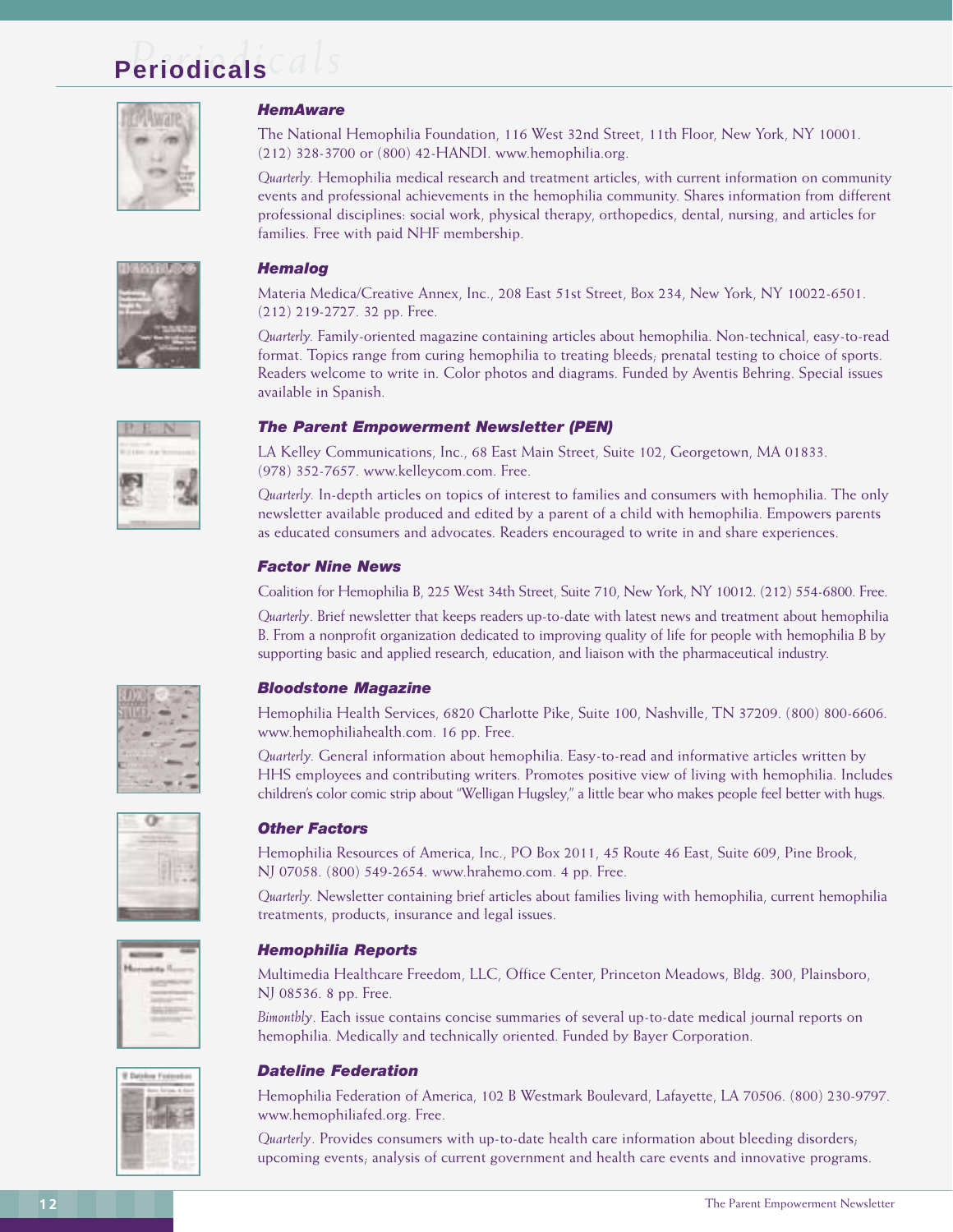# *With Hemophilia*

### **Mike Hylton and Ron Niederman Memorial Scholarships**

**Amount** Ten \$1,000 scholarships

**Candidate** Person or family member with hemophilia or other bleeding disorder pursuing post-secondary education at college, university, trade or technical school.

**Deadline** July 15 (winners notified by September 1)

**Contact** Patient Services Coordinator Linda Leigh Sulser Patient Services Coordinator Factor Support Network Pharmacy 900 Aventda Acaso, Suite A Camarillo, CA 93012 (877) FSN-4-YOU fax: (805) 482-6324 www.factorsupport.com/scholarships.htm

### **Rachel Warner Scholarship**

**Amount** Funds are varied and limited **Candidate** Person with bleeding disorder. **Contact** The Committee of Ten Thousand c/o Rachel Warner Scholarship 236 Massachusetts Avenue, Suite 609 Washington, DC 20002 (800) 488-2688 fax: (202) 543-6720

### **Soozie Courter Sharing a Brighter Tomorrow Hemophilia Scholarship Program Wyeth/Genetics Institute, Inc.**

**Amount** Twelve \$5,000 college awards, and twelve \$1,000 vocational awards to applicants with hemophilia A or B. (Twenty scholarships worth a total of \$76,000 awarded in 2001.)

**Candidate** Student with hemophilia A or B who is a high school senior (or has graduate equivalency diploma), college student (undergraduate and graduate), or vocational school

student. Awards based on academic achievement, recommendations, and personal essay or statement.

**Deadline** July 15 (applications available in May)

**Contact** Wyeth/Genetics Institute, Inc. 555 East Lancaster Avenue St. Davids, PA 19087 (888) 322-6010 fax: (610) 995-3316 www.hemophiliavillage.com/ con\_prog\_scholar.asp

### **The Todd Richardson Memorial Scholarship**

Oneida Savings Bank 585 Main Street Oneida, NY 13421 Or: Make-A-Wish Foundation of Central New York Suite 900, MONY, Tower II 120 Madison Street Syracuse, NY 13202

© LA Kelley Communications, Inc. 2002

### **HRA is pleased to provide an additional \$2,000 scholarship in memory of Todd M. Richardson.** Todd



passed away in January 2002 at age 23, from AIDS and Hepatitis C. A former HRA scholarship winner, Todd's drive for education, coupled with his community involvement, epitomized what HRA's scholarship program is all about. Todd will always be remembered as

a true "winner," for he achieved what many struggle for throughout a lifetime—a true sense of self.

Deadlin<br>Conta<br>Candidat<br>Deadlin<br>Candidat<br>Amoun<br>Candidat **Deadline** May 1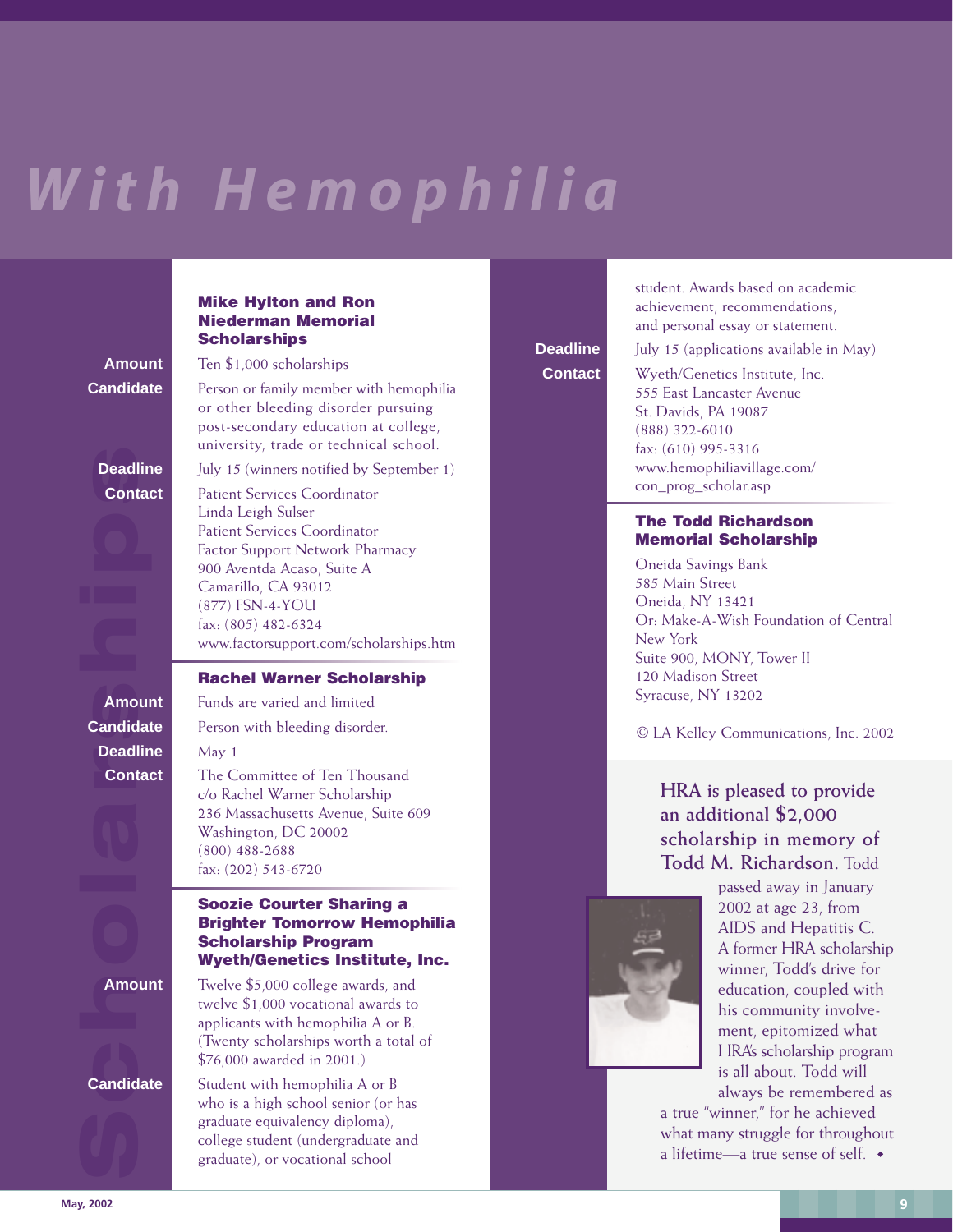### The PEN Hemophilia Resource Guide

*continued from page 5*

## **Books For Children**













### *What is Hemophilia? Series*

Kelley, Laureen A. 1995. 152 pp. LA Kelley Communications, Inc., 68 East Main Street, Suite 102, Georgetown, MA 01833. (978) 352-7657. www.kelleycom.com. Free.

The first developmentally arranged series of books explaining hemophilia to children, using language and concepts appropriate for three age levels: preschool, school age and adolescent. Each book is designed to cover the same topics, in educationally and cognitively different ways. Each contains a "Note to Parents" explaining how children at each age level comprehend hemophilia. Ages 3–16.

### **Level 1:** *Joshua, Knight of the Red Snake*

Story about a preschooler with hemophilia. Fully illustrated with large text for beginning readers. Ends on a note of joy and confidence to empower children.

### **Level 2:** *They'll Probably Ask You "What is Hemophilia?"*

A humorous story about Tony, who must explain hemophilia to his classmates at the beginning of fourth grade. Includes a glossary for children.

### **Level 3**: *Tell Them The Facts!*

Question-and-answer book for preadolescents and adolescents. The material on genetics is divided into two sections, for ages 11–14 and 14–16. Designed for children, but valuable for parents of newly diagnosed children, teachers, and anyone new to hemophilia. Glossary.

### *Factor Fun!*

Horbacz, Diane. 2001. LA Kelley Communications, Inc., 68 East Main Street, Suite 102, Georgetown, MA 01833. (978) 352-7657. www.kelleycom.com. Or American Red Cross, 1616 North Fort Meyer Drive, Arlington, VA, 22209. (703) 312-8483. www.redcross.org/plasma. Free.

Developmentally appropriate activity book for children with hemophilia, age 4–7. Teaches concepts about hemophilia and self-esteem, through four-color illustrations and 25 interactive activities, such as mazes, matching, glyphs and counting.

### *Infusion Time*

Horbacz, Diane. 1998. Hemophilia Resources of America, PO Box 2011, 45 Route 46 East, Suite 609, Pine Brook, NJ 07058. (800) 549-2654. www.hrahemo.com. Free.

Designed for children age 3–11. Interactive book that helps children with Port-A-Caths® understand the infusion process. Rhymes and tactile features make learning about infusion fun.

### *My Brother is Getting a New Port!*

Horbacz, Diane. 2000. Hemophilia Resources of America, PO Box 2011, 45 Route 46 East, Suite 609, Pine Brook, NJ 07058. (800) 549-2654. www.hrahemo.com. Free.

Based on real experience. A young boy living with hemophilia, who infuses his factor via a port, helps prepare his younger brother, who also has hemophilia, for surgery.

### *Learn About Hemophilia Coloring Book*

Hemophilia Resources of America, PO Box 2011, 45 Route 46 East, Suite 609, Pine Brook, NJ 07058. (800) 549-2654. www.hrahemo.com. Free.

Hemophilia tutorial for children, coupled with 20-page coloring book featuring "Dom" the domino. Topics covered include hemophilia definition, types, severity, join bleeds, diet, ancillaries and exercise. Younger children may enjoy interactive characters and pictures to color, but vocabulary and topics are more appropriate for age 7–11.